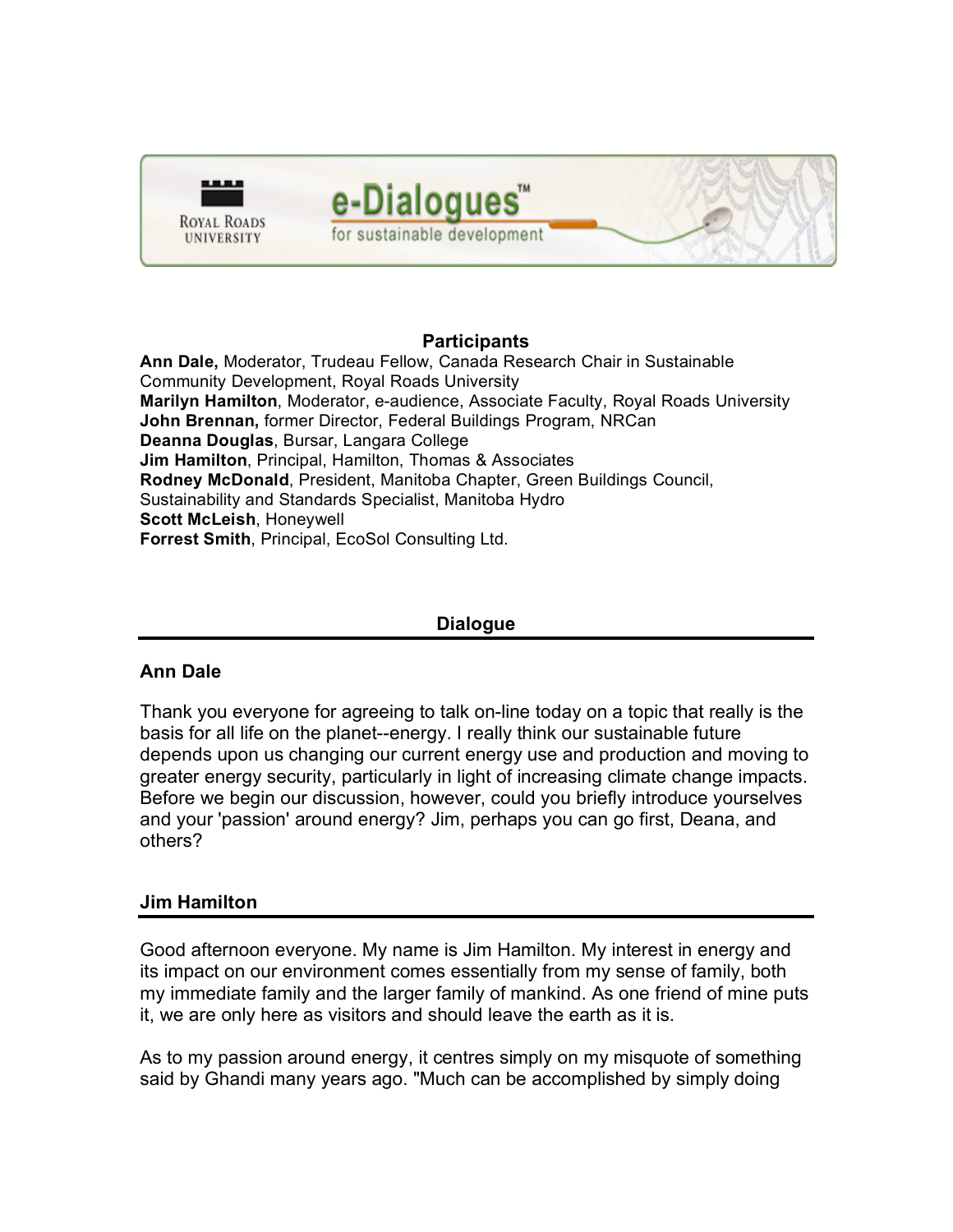something."

# **Deanna Douglas**

Good Afternoon, I'm Deanna Douglas, Bursar (VP Finance and Administration) at Langara College in Vancouver. During the period 1998 – 2004 I worked with an energy steering committee that resulted from a partnership between our national association (ACCC) and Natural Resources Canada. The committee focused on showcasing leadership in energy efficiency in the College sector, encouraging colleges to systematically look at energy improvements in old and new buildings, sharing success stories with the sector plus identifying and reducing barriers to initiatives.

Sharing information seems to be a good way to move the agenda forward.

# **Forrest Smith**

Forrest here, Good Day All. My passion for energy was awakened in 1976 at solar energy of Canada conference in London Ontario when I heard Amory Lovins talk about the soft energy alternative, the path not taken! That for me was a transformative moment professionally and personally. Since that instead I have been embroiled in energy in one way or another up to today.

## **Scott McLeish**

Hello my name is Scott McLeish. My passion for sustainable energy is to promote it and develop it with groups that have resources and means to initiate sustainable projects in Canada. I hope I am in the right area.

## **John Brennan**

Good afternoon. My name is John Brennan. My interest in energy has developed over the many years that I have spent developing and delivering energy efficiency improvement programs. The potential for using energy resources in a more sustainable fashion is exciting and a worthy challenge.

# **Ann Dale**

Scott, you are indeed in the right area, and welcome panellists, Rodney Macdonald will be joining us shortly. We have a lot of expertise on this panel, people who are thinkers and doers and I look forward to our discussion.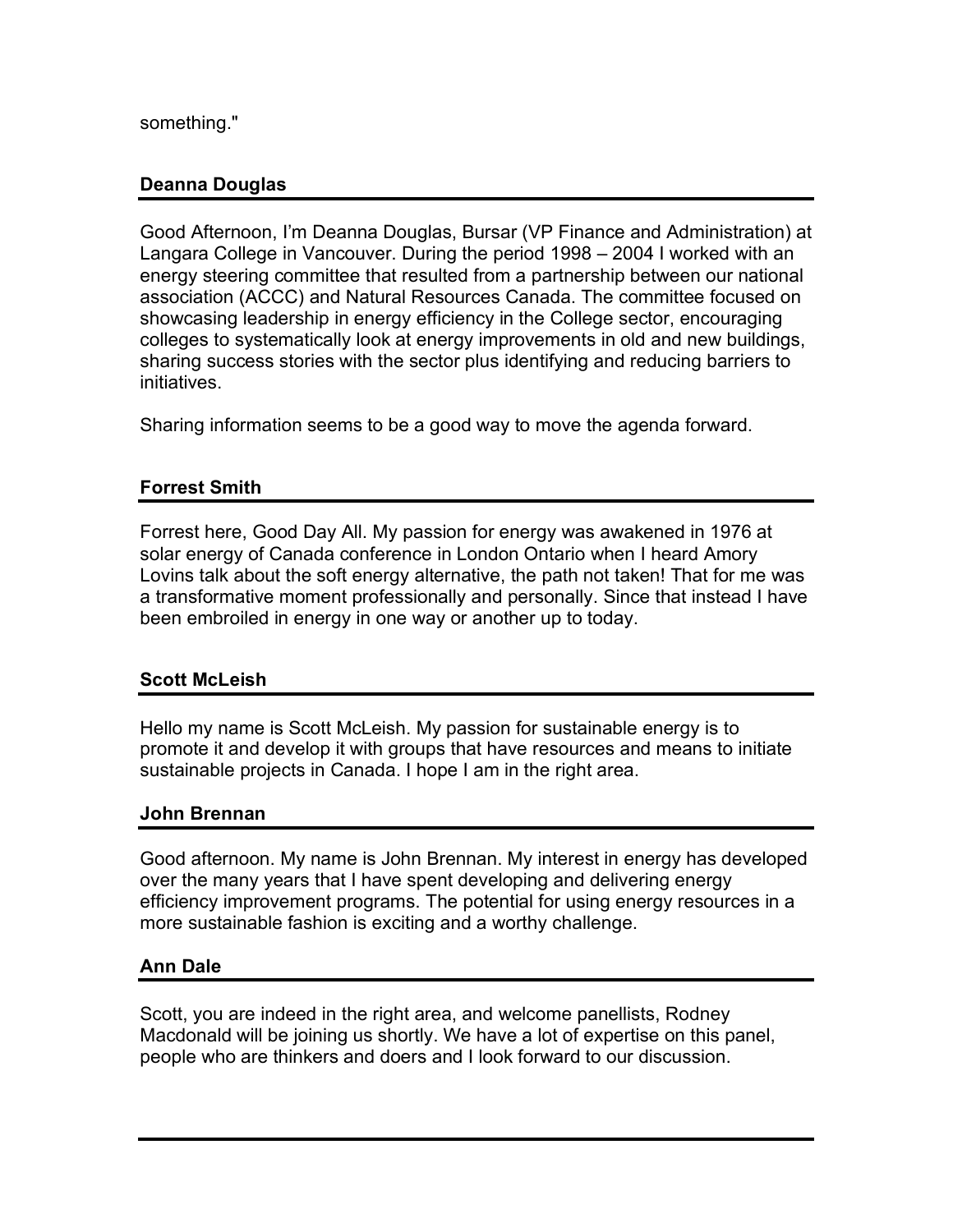## **Rodney McDonald**

Good afternoon fellow panellists. My name is Rodney McDonald. I am a sustainability specialist working in the areas of energy efficiency, green building and community sustainability. Currently I work in Winnipeg as the Sustainability & Standards Specialist for Manitoba Hydro (and through this position, I chair a national provincial-territorial-federal committee generating support for the update of Canada's model national energy code for buildings) and I do a bit of consulting work as a Principal of McDonald & Hardess Sustainability Group. I am also the President of the Manitoba Chapter, Canada Green Building Council. My passion around energy stems from my work on energy codes, my interest in green building, and my care for the natural environment. There is much work to be done in this area!

## **Scott McLeish**

I am currently working on three projects—two small solar, and one large cogeneration.

# **Ann Dale**

Can each of you give me 1-2 examples of leading-edge energy innovations in sustainable infrastructure in your community, or across the country, give us a little description, and explain why it is innovative?

# **Deanna Douglas**

In addition to the new Langara College building and what should be LEED Gold certification http://www.langara.bc.ca/news/construction/index.html there are many innovations in Colleges in British Columbia and other provinces. Most of these take advantage of situations/partnerships in their own communities and/or campuses … a few examples are Okanagan College in BC working with the City of Kelowna waste water treatment facilities

http://www.okanagan.bc.ca/Page10616.aspx; Red River College in Manitoba reused deconstruction materials, installed photovoltaic, a prairie grass section on the roof plus many other unique green initiatives which are described at http://www.rrc.mb.ca/index.php?pid=904 Sir Sandford Fleming College in Ontario has long been a leader in our sector. Information on their Environmental Technology Wing http://www.flemingc.on.ca/news/releases/200410121039.cfm indicates use of wind towers among the many environmentally sound initiatives.

I know this is more than two, but couldn't decide which two to use.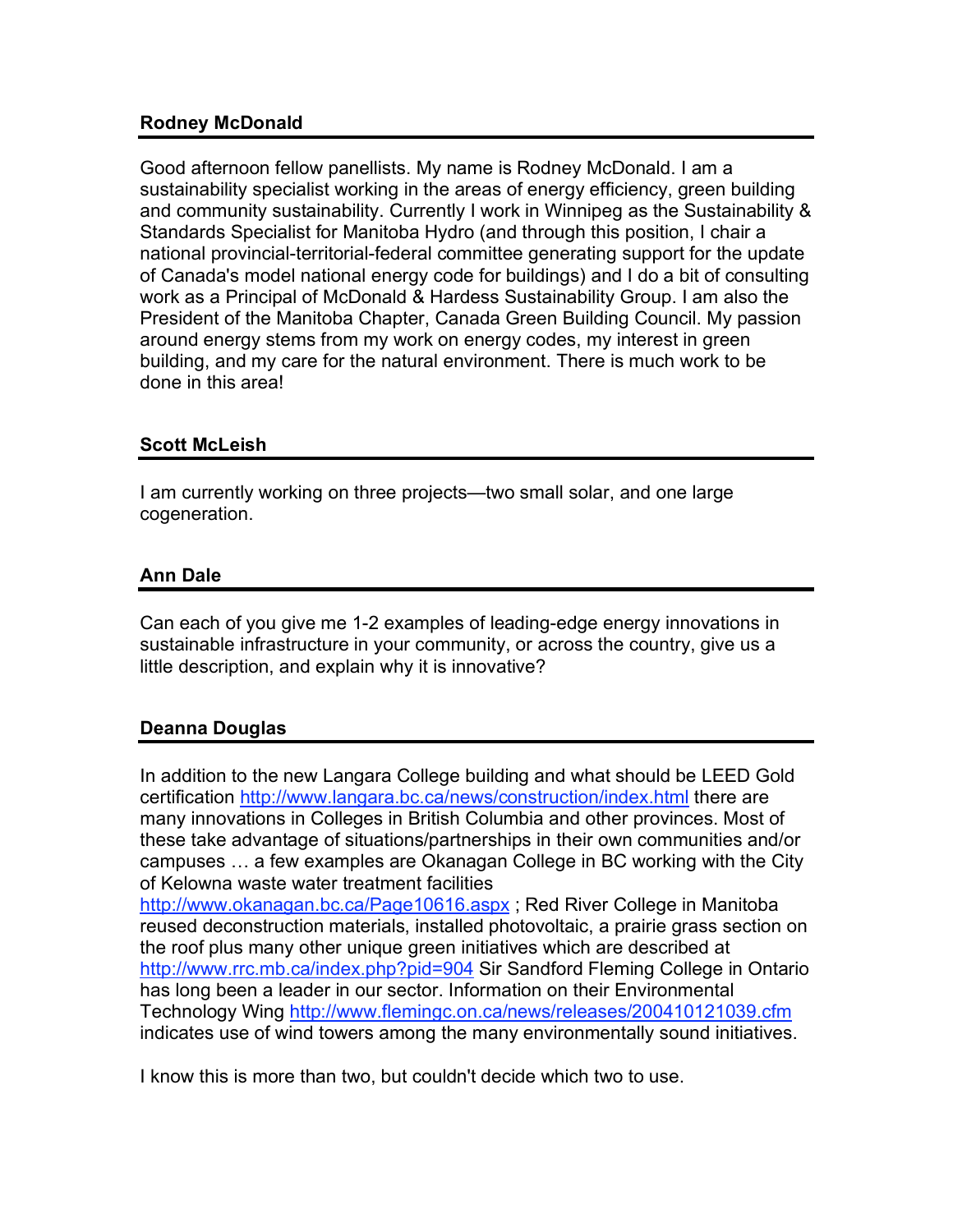## **Scott McLeish**

I am working with a hospital installing a solar wall to reheat makeup air....a long payback but fairly inexpensive.....we have not done this before.....also another installing solar panels to preheat city water for the hospital......short payback ....and a hospital installing cogeneration with new type generators that act in cogeneration mode with dual fuel boilers.....innovations in that it can act in cogeneration mode when necessary and financially feasible and on non cogeneration mode otherwise.

# **Rodney McDonald**

Manitoba has one of the largest wind farms in Canada. A 99 MW wind farm located approximately 150 kilometres southwest of Winnipeg in the town of St. Leon Manitoba. It is innovative because it is the first of its kind in the Manitoba: http://www.airsourcepower.com/uploads/StLeon.pdf

Since the completion of this wind farm the Province of Manitoba has issues a call for proposals for another 1,000 MW of wind development.

# **Jim Hamilton**

This really depends on what is meant by leading edge; I think the key "leading edge" here is how we organize ourselves, and for that reason I would volunteer, first, the efforts of the City of Toronto to encourage city-wide use of energy performance contracting as one major innovation as they are trying to deal with a municipal acceptance of energy-saving investments across all aspects of the municipality. Another interesting innovation (again from an organizational perspective) would be the use of on-bill charges to finance energy improvements. There are obviously others such as efforts to introduce wind-power into grids.

# **Forrest Smith**

In the silence what I can add was that in the instant I was convinced that there was a solution to the energy situation at hand we needed to come to grips with the technology available or to be available and make it happen. I then went through a phase of thinking lack of money was the problem maturing to the realization that people were the problem. There is enough money, technology exist we just need to get on with it. Amory is saying much the same today as he said 40 years ago, and I am with him.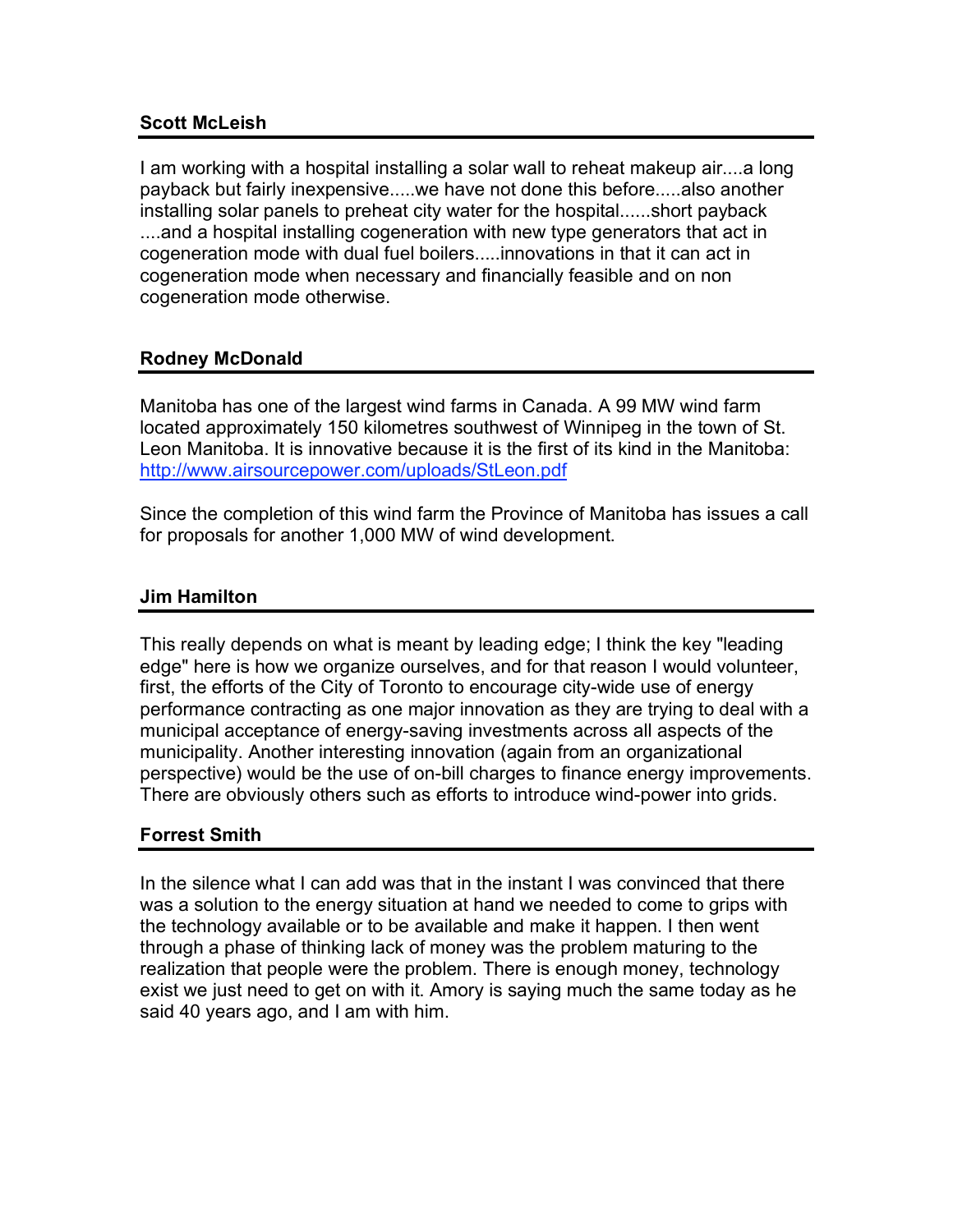#### **John Brennan**

Greening the Infrastructure at Benny Farm, Montreal Quebec is an example of innovative energy infrastructure. The redevelopment incorporated renewable energy in the form of a ground source geothermal system to provide heating and cooling to some 190 housing units. This may have been the first of its kind in that part of the country. The community established its own utility to manage the ongoing operation of the system.

#### **Deanna Douglas**

I believe this project won an award at the Holcim Sustainable Construction event we attended last fall.

#### **John Brennan**

Yes it did win the award. I attach the release for information.

#### **Rodney McDonald**

My second leading edge innovation is Manitoba Hydro is currently building a new corporate head quarters in downtown Winnipeg. To my knowledge this is the largest LEED registered building in Canada (600,000+ square feet). The building is designed to be 60% more energy efficiency than the model energy code. The team has designed a climatically responsive building that will rely on natural ventilation and solar convection to move air through the building. It is also hoped the site will promote reduced vehicle use by staff, since it is on many major bus routes and bike storage and shower facilities will be available. http://www.hydro.mb.ca/issues/downtown\_home.shtml

#### **Ann Dale**

Scott and Deanna, always the question of the day, where did the money for these innovations come from?

#### **Scott McLeish**

The money essentially comes from an energy project that involves other energy saving measures and the sustainable ones fit the financial model....we provide the funds......then payback comes from savings......in the cogeneration example it also includes a form of distributed generation of steam to other nearby facilities.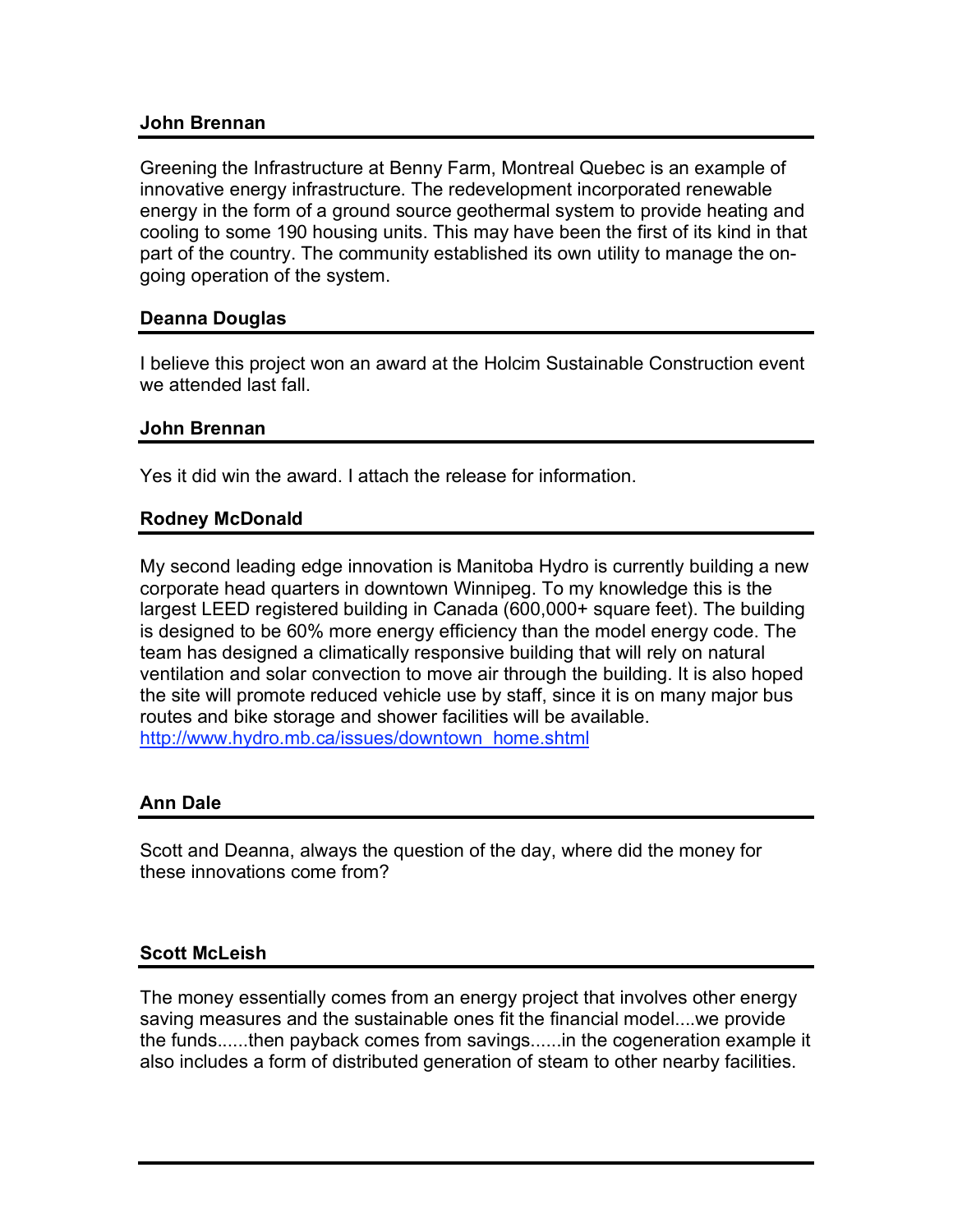# **Deanna Douglas**

I can't be sure about the financing of all of these - I believe that the Colleges chose to make an investment and in many cases have partnered with others, including provincial hydro companies, to share the cost. For smaller initiatives there is usually an acceptable pay back (7 years or so) so a business case is necessary; for larger initiatives the cost needs to be spread over many years our geothermal as an example. We just made a conscious choice to do it.

# **Forrest Smith**

I would like to suggest that while solar wall, geothermal are great and have applications particularly as part of new construction or a major renovation these types of projects at today's energy cost will not cut it. In National Defence where I have some experience they have implemented probably more Energy Performance Contracts than any other organization in Canada and the foregoing did not make the cut in one of the 20 plus contracts that range for \$5M to \$20m in terms of investment.

# **Scott McLeish**

I agree with Forrest in that most of the projects I am involved with are Performance Contracts which enable sustainable energy measures as part of an overall project.

# **Ann Dale**

John, what is the pay-back period for a geo-thermal system?

## **John Brennan**

It may be 15-20 years but I will have to confirm.

## **Forrest Smith**

Innovation --- in the area I work in, existing buildings, the majority of the effort is what I would term 'grunt work'. Sure there is new technology but most of what makes up the 20% to 30% reductions in existing building stock in my experience is off the shelf implementation of basic things like more efficient lighting, enhanced controls. In fact 2-5% reductions are typically possible from making things work as they were intended.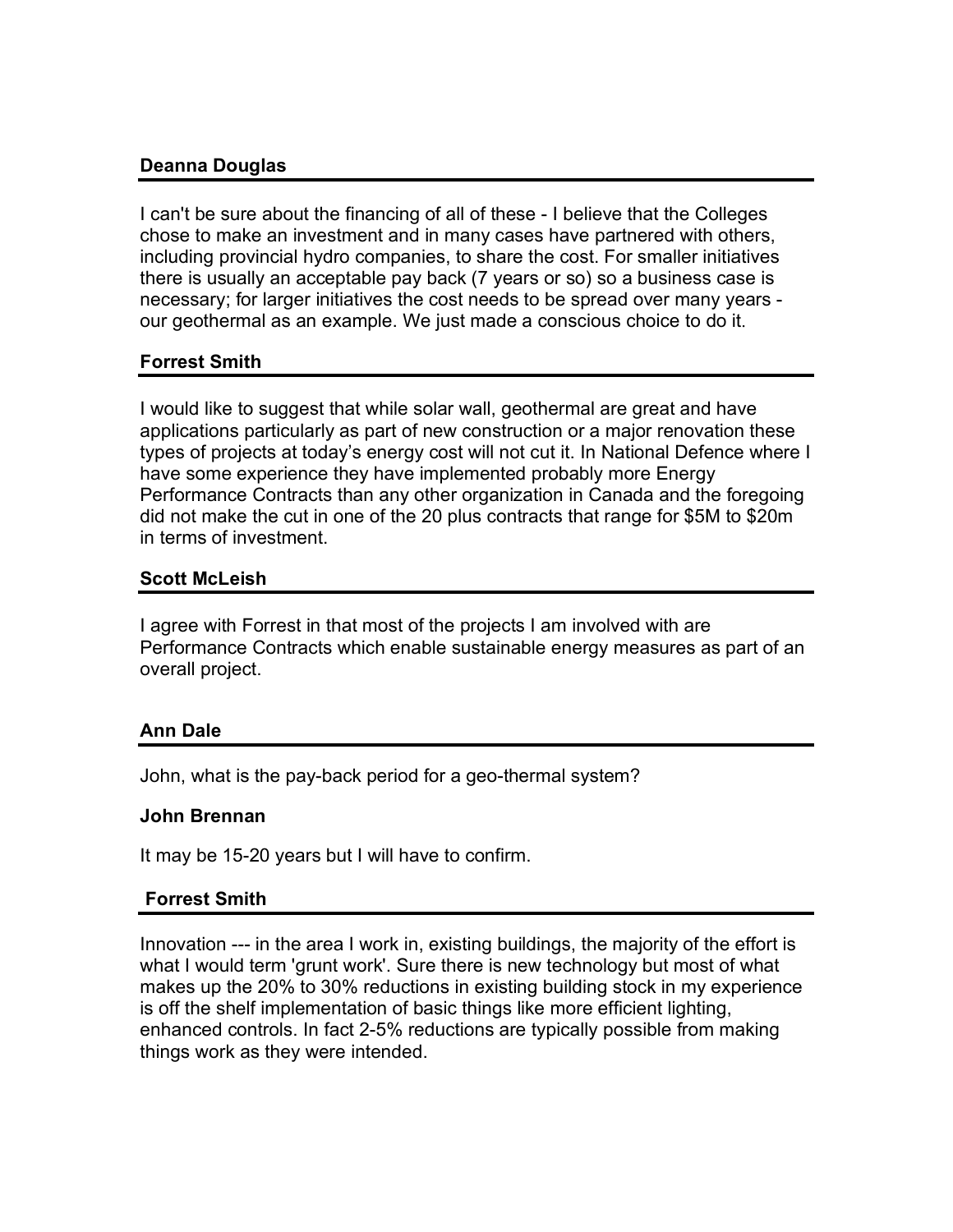## **Jim Hamilton**

I think Forrest is right on and the examples provided add evidence to this. The issue is not one of money or of technology, but one of organization and "get going" .

# **Deanna Douglas**

I'd agree -- when there is a real commitment to do something the funds can usually be found

## **Scott McLeish**

The City of Ottawa is currently in the process of working with Ottawa Hydro to provide on-bill financing for energy projects within the city.

## **Ann Dale**

What are "on bill charges" please?

## **Jim Hamilton**

"On-bill" charges are a process whereby an energy provider finance improvements in a facility, such as my house, and then recoups their investment by adding on a surcharge to an energy-bill e.g. the energy bill they give to me. In effect, 'on-bill' charges act like a lien on a house and such the energy-provider is guaranteed repayment.

## **Ann Dale**

Forrest and Jim, Danny Harvie from the University of Toronto in a previous e-Dialogue on climate change, one of our first actually, stated that we can achieve green house gas reductions of 30% with no new technology just retrofitting old buildings and with new technology--60%. What do you think, and Rodney, Deanna, do you have figures on what the colleges have saved through retrofitting?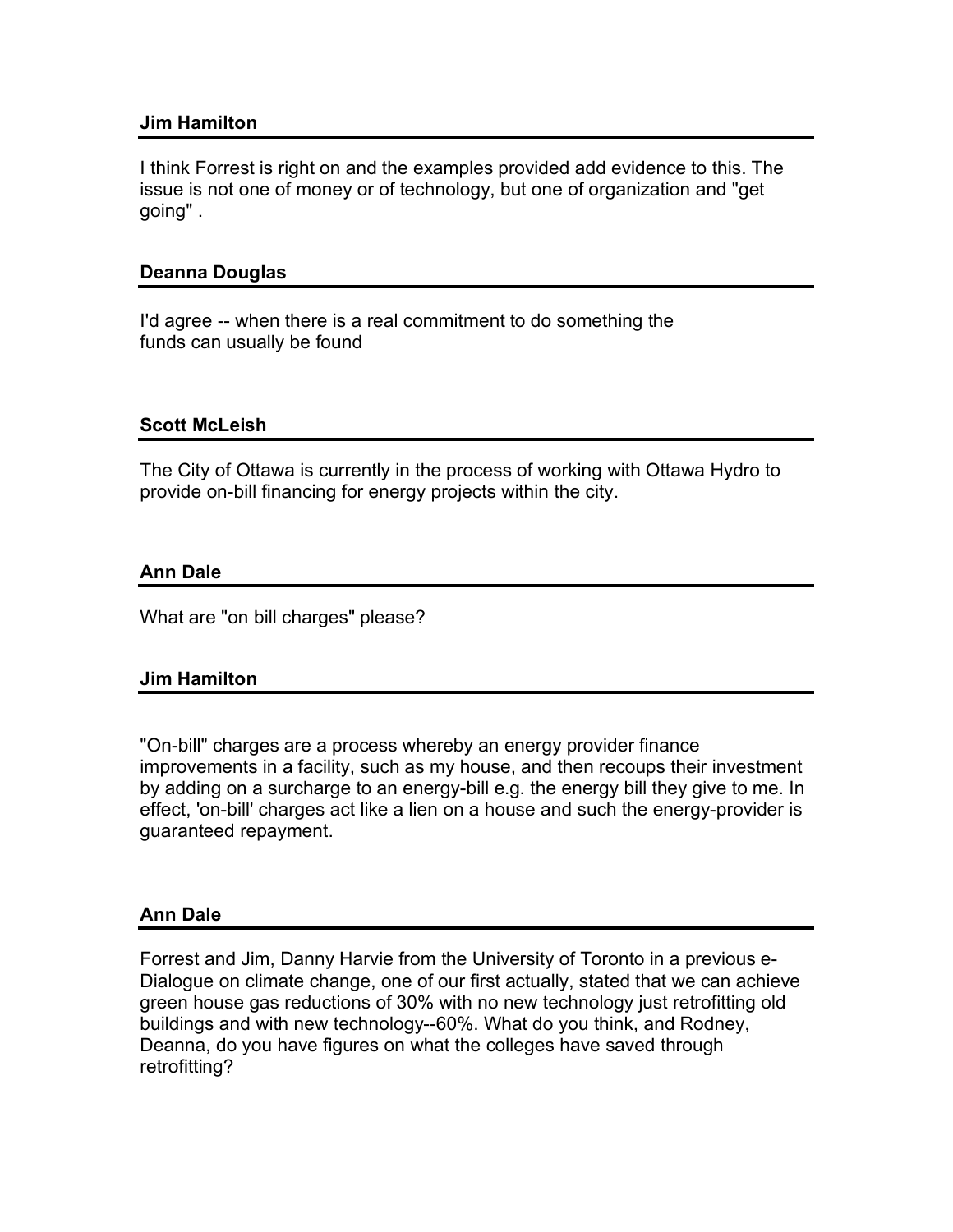## **Deanna Douglas**

Sorry I don't - will see if I can find some info - and a reminder that talking about 'savings' rather than cost avoidance can in some ways mislead people.

#### **Rodney McDonald**

I don't have figures for colleges, but these numbers sound reasonable based upon my knowledge.

#### J**im Hamilton**

Yes the numbers are not that bad; we did a study for NRCan several years back that showed something similar for off the shelf technology, but I suspect the 30% may be a tad low. As to new technology the 60% is valid but a rider should be put on as to reliability. John Brennan can relate to that in terms of certain government laboratories.

#### **Rodney McDonald**

Manitoba Hydro, similar to BC Hydro, has a number of Power Smart programs for residential, commercial and industrial. A new residential insulation program for existing homes pays for close to 100% of the cost of the insulation product.

## **Scott McLeish**

In the case of the cogeneration plant, the excess steam provided by the boilers is sold and creates income to pay for the overall cogeneration project

#### **Marilyn Hamilton**

Greetings Ann and Panellists. I have some questions here from the e-audience. First from Darcy Hartwick from Infrastructure Canada's Research & Analysis division.

To Deanna: Is there any sense of how much energy consumption can be reduced by adopting LEEDS standards and/or retrofitting old buildings? Any estimates of the financial cost of such upgrades or changes to design standards? Much of Canada's infrastructure is approaching the end of its useful life, suppose we build what we can to standards like those you gave in your example - how much could we reduce current consumption by (even a rough %?)?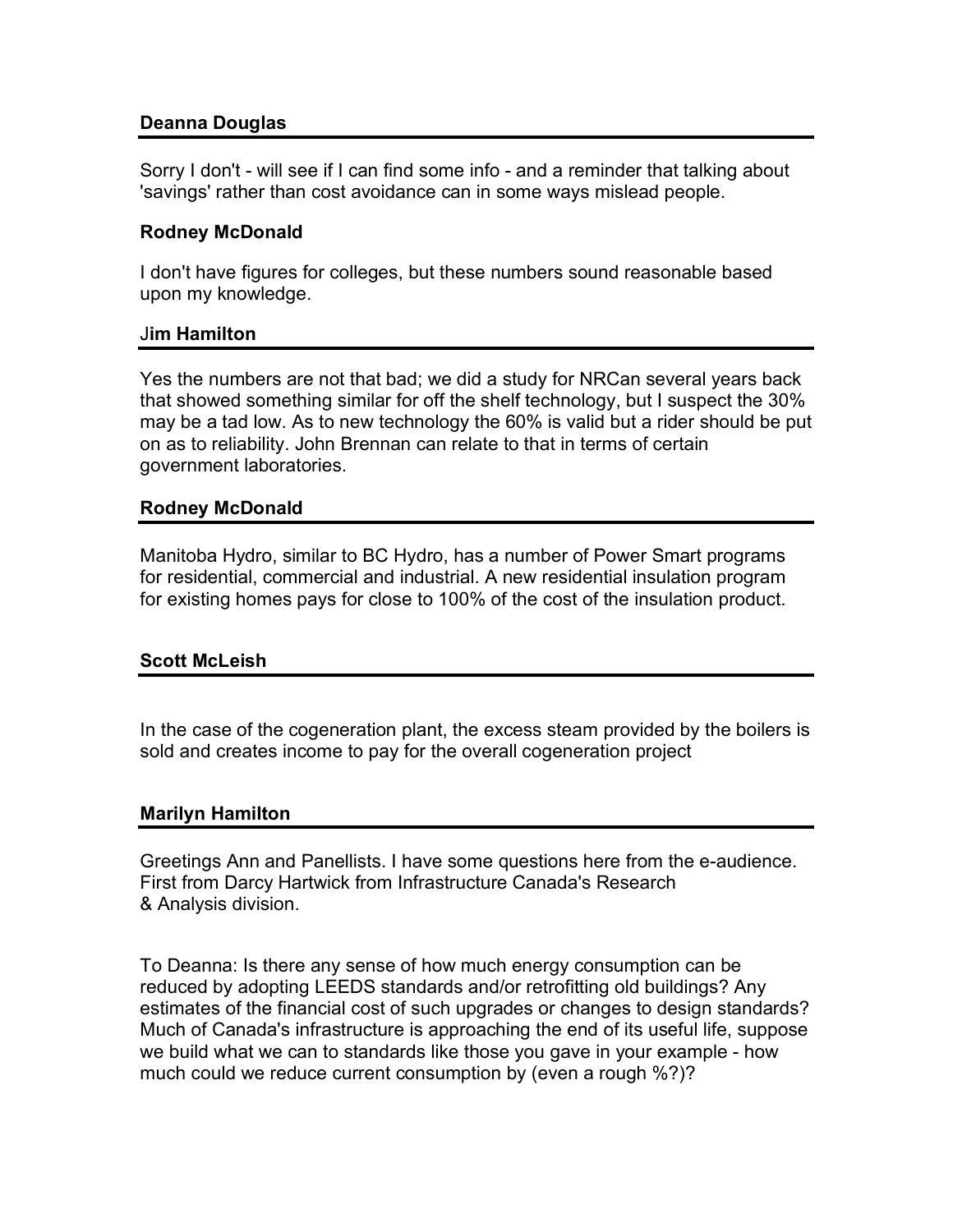To Rodney - a recent article suggested providing more than 10% of a grid's energy via wind power would be dangerous due to unpredictability and fluctuations in the power generation of wind turbines. Thoughts or comments on this statement and the limitations of wind?

To Scott - are there any concerns about solar panels and weather conditions (specifically, having them become covered in snow)? How does a solar roof compare to a green roof?

## **Deanna Douglas**

Relying on what our energy modelling results are we should use 71% less energy than the base case allowed by the model national energy code for buildings - it that something you or another panellist can convert.

## **Jim Hamilton**

I am under the impression (I may be wrong) that several wind projects have not delivered the power promised in the terms of their contracts and that they are facing penalty clauses of one type or another.

## **Rodney McDonald**

Thank you for your questions Darcy. Regarding the question on wind I'm sorry I don't have an answer for you. I'm not involved in transmission or distribution, and I'm not up on the wind energy literature.

I would like to help provide an answer to the question for Deanna. LEED is a green building rating system, not a standard. The minimum energy requirement in LEED is 25% better than Canada's Model National Energy Code for Buildings (MNECB). This is pretty easy to obtain. I know that the average improvement over the model code requirements for building participating in NRCan Commercial Building Incentive program is 35%. 25% to 35% improvement in building energy efficiency is not difficult to achieve with little or no capital cost premium. The key to cost effective and very energy efficient new building design is to use what is called an Integrated Design Process. Some of the projects in NRCan's program have been able to achieve a 50% reduction in energy use with no increase in capital cost by using this integrated process.

## **Forrest Smith**

50% is the starting point for LEED in new buildings but to be frank new buildings is not were it is at. Existing buildings make up 90% of what exists say and so savings 50% in 10% of the stock gets you 5% but savings 30% in 90% of the stock gets you 27%. Simply put for investments paying 15-20% return you can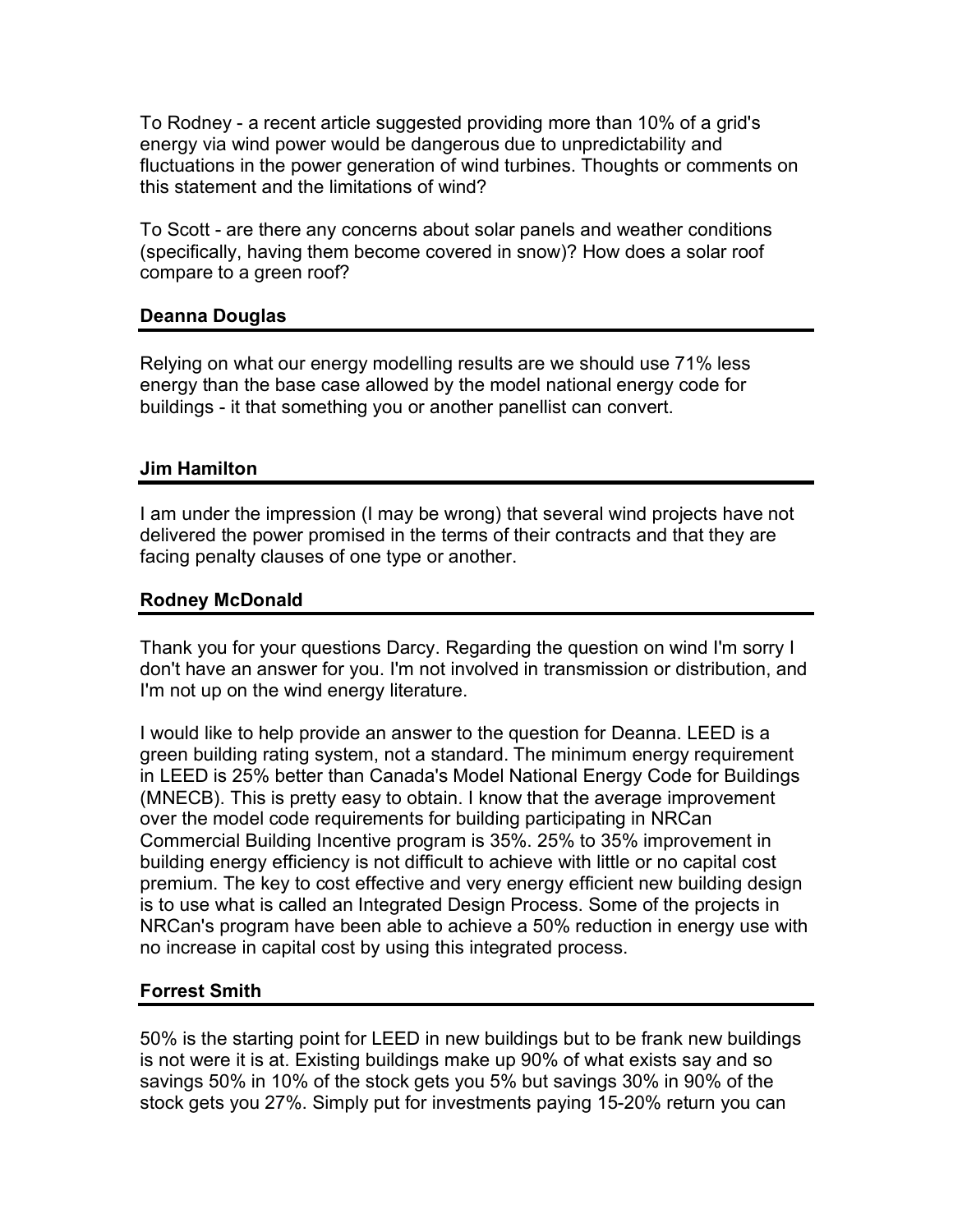reduce consumption with existing technology something like 31% in new and existing buildings with in a decade say so as to allow time for implementation.

#### **Rodney McDonald**

I should add that the Minister is Energy here in Manitoba is currently considering a set of recommendations from a committee that suggest Manitoba establish an energy cod for new commercial buildings that would require a 25% improvement over MNECB. The report is attached or available at: http://www.gov.mb.ca/est/energy/pdf/energy\_in\_MB\_report\_web.pdf

## **Scott McLeish**

To my knowledge snow will not be a problem unless there is some unpredictable storm...but usually wind and natural snow melting is counted on.....the panels are mounted high on the roof....I am not sure about green roofing.

## **Marilyn Hamilton**

Another question from our audience, are there any examples of where municipalities enforce progressive energy standards in the same way that for example Chilliwack, BC has strict guidelines for storm water management in new developments http://www.chilliwack.com/main/page.cfm?id=658 That way developers carry the costs, and the home owners pay more upfront (or at least a market rate) and get potentially large energy savings over time.

## **Rodney McDonald**

One of the main barriers I have encountered in my work on energy codes is an honest lack of awareness/understanding of energy efficiency and all of the benefits of energy efficiency (to the building, occupants, the bottom line, the local community, the country, the globe). In the energy code report I posted earlier we clearly defined "What is an energy efficient building" and articulated three different types of energy efficiency building. This is helping to create a shared understanding of energy efficiency in buildings amongst those who know this term well and those who don't.

## **Ann Dale**

Rodney, can you explain further what you mean by integrated design?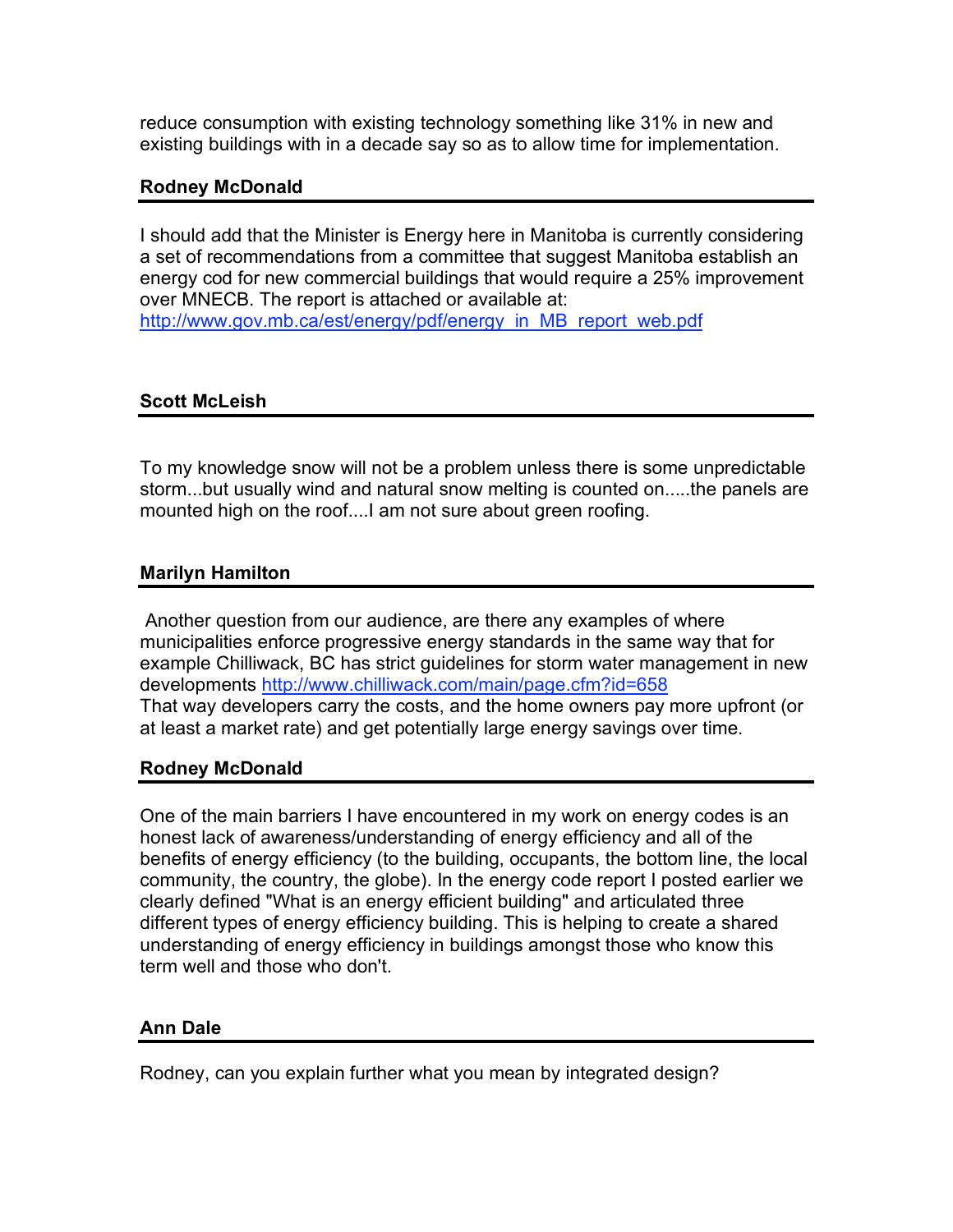# **Rodney McDonald**

Here is the definition we wrote into the Manitoba Green Building Policy:http://www.gov.mb.ca/est/energy/pdf/green\_bldg\_policy.pdf

"An integrated design process (IDP) is a holistic, collaborative and comprehensive design process that brings together all design professionals and specialty consultants, along with the building owner, the occupant(s), and other direct stakeholders to design the building as a team. It is not a series of meetings where responsibilities and tasks are assigned, but instead a process whereby people work together to design the building."

I consider integrated design to be just one example of integrated decisionmaking.

# **Jim Hamilton**

There does have to be a reality to energy projects. Wind does blow, and it does not blow, and therefore can not be the panacea that some people suggest. This approach necessarily applies to a great number of technologies, and from the perspective of someone running a major organization, a major concern. For example, a member of a Board of Directors for a hospital has to primarily be concerned with energy stability when considering energy improvements. Otherwise that person is not following their fiduciary responsibilities. Therefore that person will necessarily be against innovative approaches; they have to be.

# **Ann Dale**

Let's hold the e-audience questions until our last half hour, and move on to our next question. There appears to be lots of energy innovations out there, so, and saving money by doing good for the environment is just plain common sense, so, what are the major barriers in your opinion, to implementing and diffusing these innovations across the country?

# **Jim Hamilton**

I just made a comment re reality of energy investments; that is one barrier. Another is that any organization can only borrow so much money; they are going to invest funds therefore in those areas that give tem the highest rates of return, which rarely will be energy.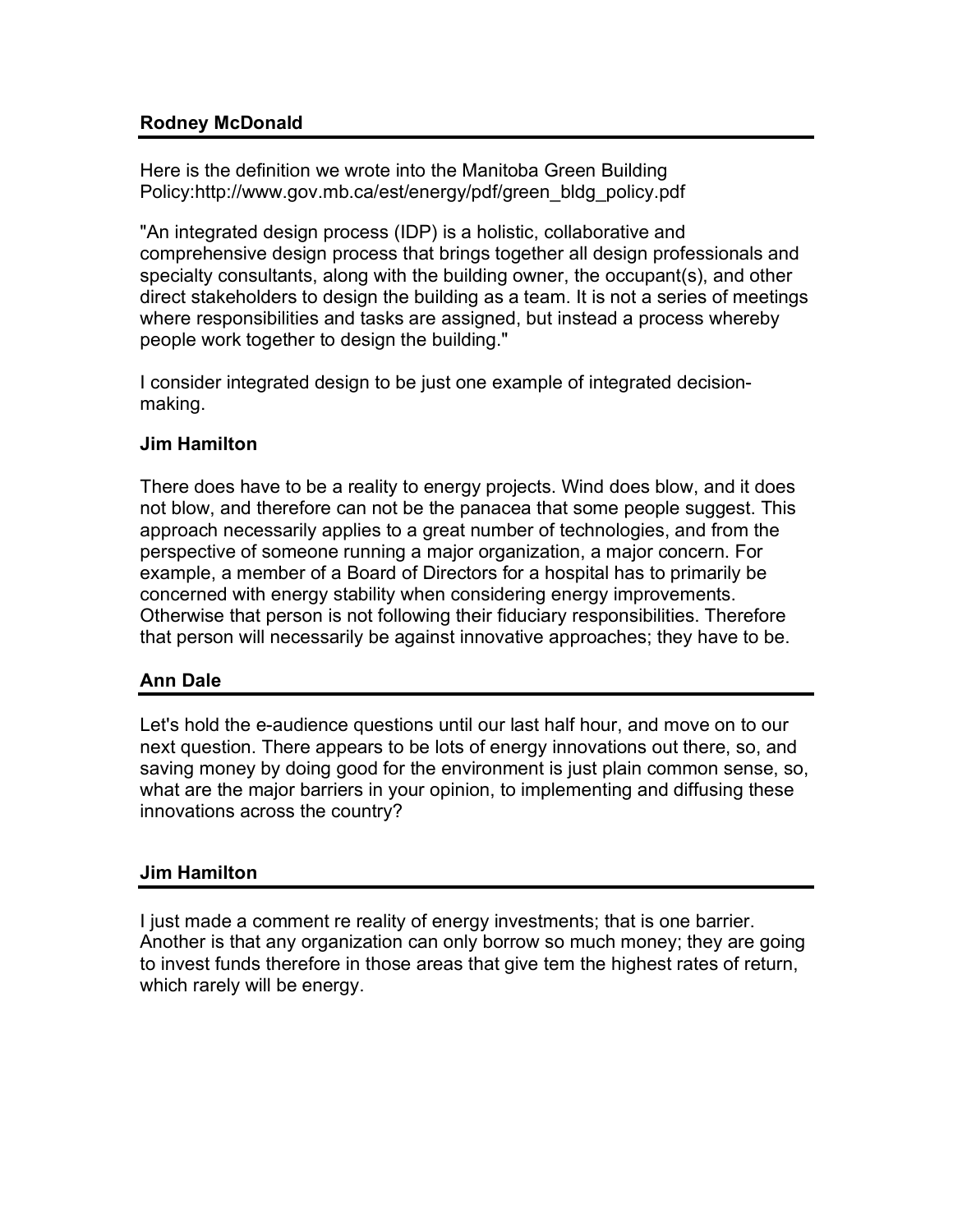# **Forrest Smith**

As the saying goes, what gets measured gets done. It is actually worse than that, what your boss measures gets done. The measurement of energy performance is a weak to non-existent practice. Management is not being appropriately informed starting with Governments and into corporations and institutions. There is very little work being done of energy intensity by category of building and further breaking down this intensity into weather sensitive and non-weather sensitive components.

## **Deanna Douglas**

commitment, time and money are the barriers in my opinion - and I could make the observation that commitment, generally, is much stronger now than even five years ago.

# **Scott McLeish**

There are 3 barriers that I encounter. First is long payback periods. Commercial and industrial facilities have short hurdle rates for investment and do not embrace energy savings in the long term. Second is that measures involving solar and wind are unpredictable and energy stability is what currently keeps CEOs up at night. The third is facilities that have the attitude of "we have done it all" and feel they have reduced energy to a minimum, despite information offered otherwise.

## **Deanna Douglas**

Our committee heard that response (your third barrier) many times.

## **Scott McLeish**

It is sad but some facility managers do not embrace energy retrofits with a fear of being classed as "poor managers" if the facility is found to be non energy efficient after they have told the Board they have "done it all".

#### **John Brennan**

One of the main barriers to a greater rate of energy efficiency penetration is a general lack of energy management skills and knowledge all around.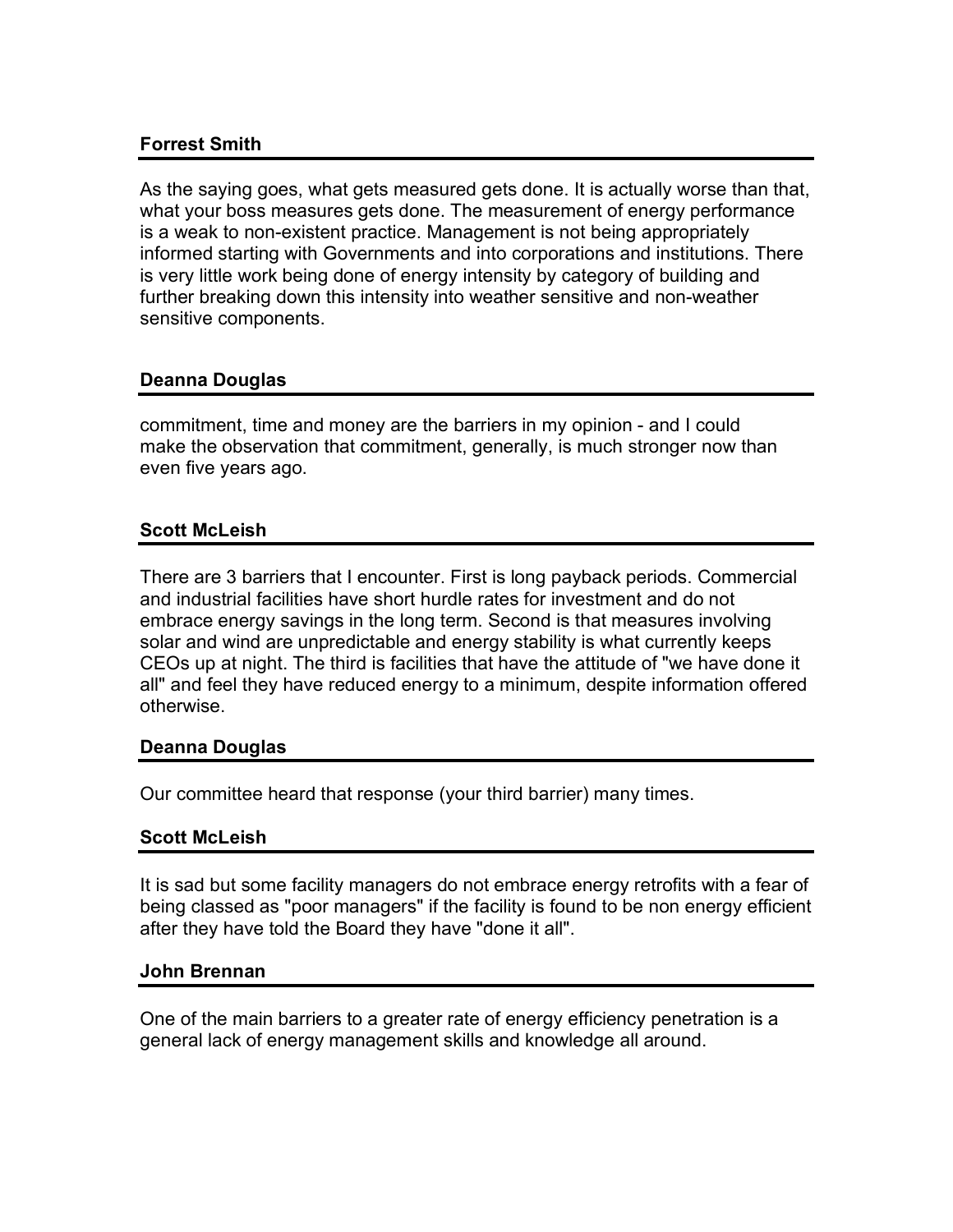## **Rodney McDonald**

Our mindset is a barrier.

#### **Lenore Newman**

Hi everyone, this is Lenore Newman, the project research manager. I have been taking part in the audience discussion, and the issue of fossil fuels came up. As we are speaking of barriers, how do we overcome the fact that fossil energy is so very inexpensive? This proved to be a stumbling block for some of the case studies.

## **Jim Hamilton**

This is a tough one; at one level it is simply the result of the laws of supply and demand. Alternatively, energy markets can be manipulated with taxes (see the tax revenues when you purchase gas for your car). The real problem with this sort of manipulation is that energy taxes really hurt lower income group as does any flat tax when applied against a necessity. Another alternative is not to tax the energy but rather the use of energy such as the use of high-end SUVs. (my favourite target). The problem here is that the purchasers of high end products are also very articulate.

## **Ann Dale**

Again, a case of not having the prices right, and yet, to our economist, Jim Hamilton, I thought the market always got prices right?

## **Jim Hamilton**

Without being teased, markets do not always price what should be priced such as damage to the environment. This is why my mind is tending now to the use of regulations. Certain things should just be restricted; we don't need automobiles with 8, 12 or whatever cylinders. As an example of restrictions look at what a Republican governor is now doing in California. They are starting to really rein in the energy users.

## **John Brennan**

It is interesting that we have not seen the rise in demand for energy efficiency improvements to the extent that we expected as the prices for most energy commodities increased substantially over the past three years.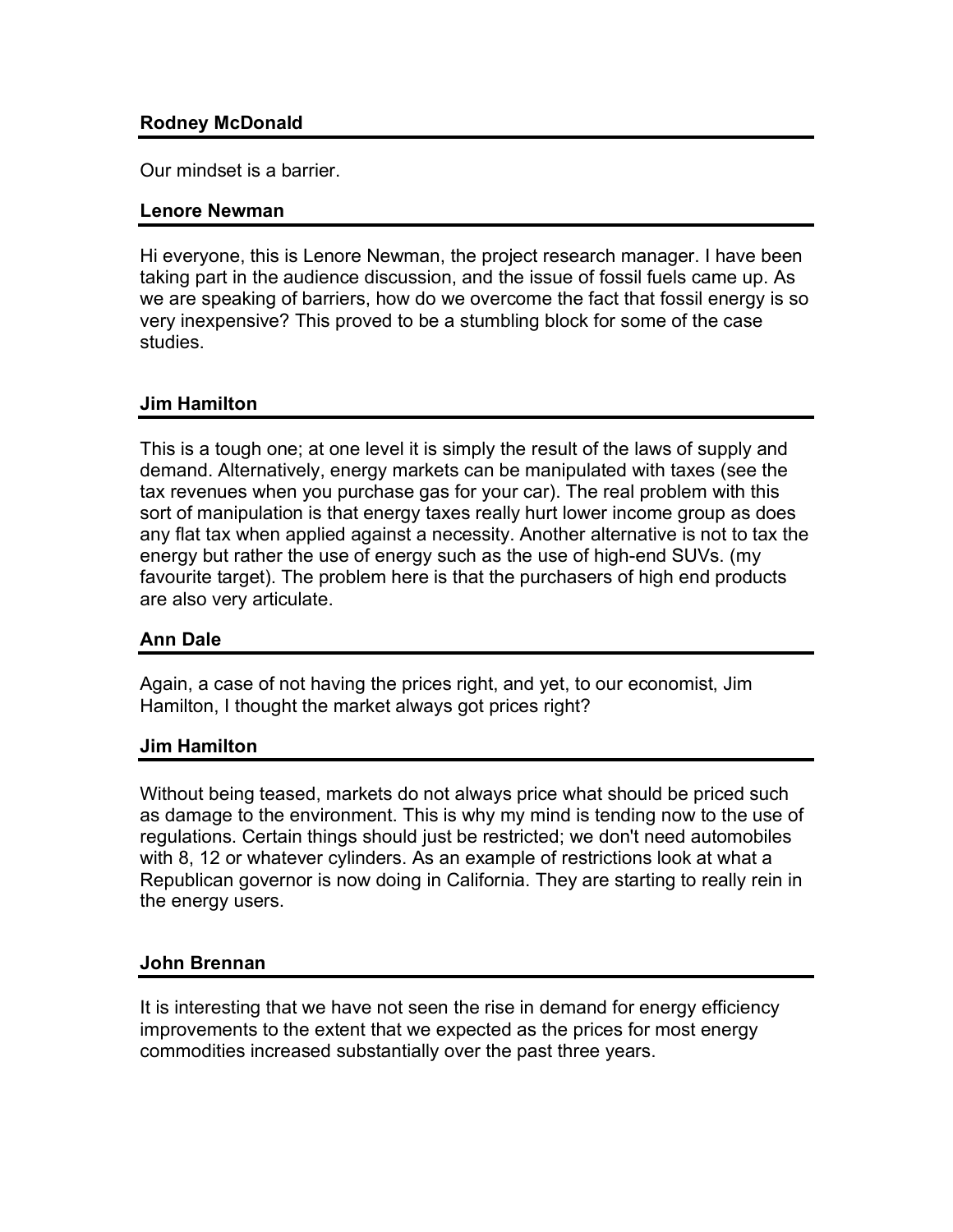John, any thoughts on why?

#### **Jim Hamilton**

Another major factor with energy is that often energy as a percentage of operating budgets is not all that great. An executive only has so much time in the day and will focus on where major savings lie. That and all of the other comments I have read lead me to conclude that we are relying too much on rates of return with respect to energy and we should put more emphasis on just old fashioned regulation.

#### **Rodney McDonald**

I agree with you Jim. It sounds like you would agree then with William McDonough (the great green architect), who believes that the need for regulation is a sign of market failure.

## **Forrest Smith**

Let me say more on measuring performance. In the institutional settings (University, Military Bases, Prisons etc.) sub metering does not exist. When you aggregate data something gets lost, the detail that has the potential to inform I suggest. Further if you had that detail you need meaningful benchmarks to measure again, benchmarks that can be adjusted as a first cut to weather, then to operating conditions.

#### **John Brennan**

I would suggest that most organizations are not at a level of measuring performance. They are struggling to understand that they may have an energy management opportunity.

#### **Deanna Douglas**

I agree -- getting me to understand that I had an opportunity took a number of people - engineer/MBA doing a business case, outcomes confirmed by trusted colleagues in the system, etc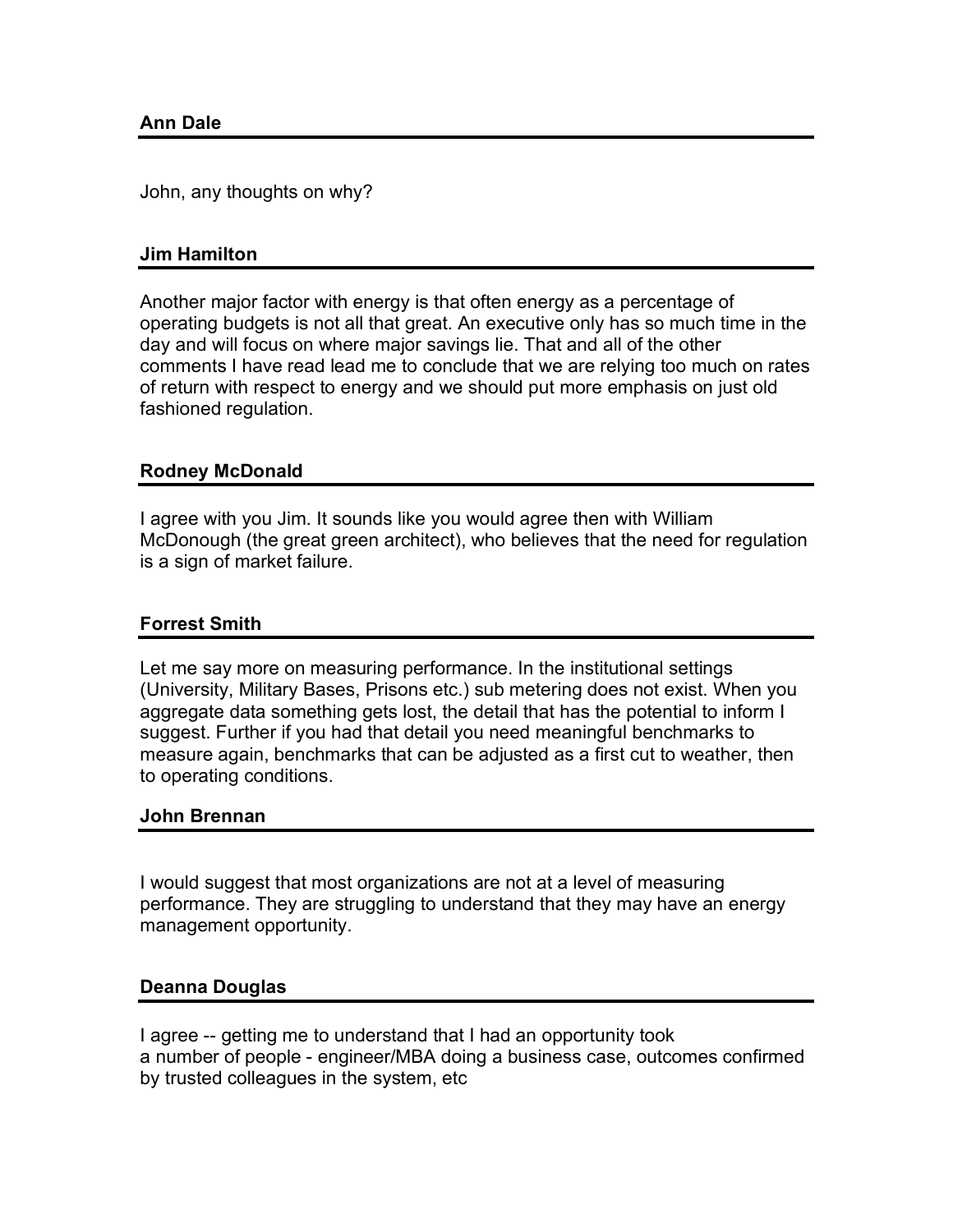## **Ann Dale**

Forrest, this seems to me kind of basic, get the costs right, how do we get the measurement of energy performance in place? Deanna, didn't NR Can do some benchmarking of college energy sector performance?

#### **Deanna Douglas**

they did some - voluntary participation

they worked with us and developed guides

Commercial and Institutional Retrofits - Guide: Benchmarking Executive Summary For College Finance Officers View as: HTML PDF

This brochure summarizes how calculating your college's energy intensity and comparing it with other facilities helps to identify potential opportunities to save money.

and

Commercial and Institutional Retrofits - Guide - Benchmarking and Best Practices Guide for College Facility Managers View as: HTML PDF

This document is intended to help college facility managers calculate their college's benchmark performance and compare it with that of others in the same region and across Canada.

find them at http://oee.nrcan.gc.ca/publications/infosource/home/index.cfm?act=search&Print View=N&Text=N

#### Scott McLeish

Most ESCOs offer energy intensity measurement as a first step in our "sales process". We routinely offer this to facilities. We provide a comparison free to interested facilities to other similar facilities to engage them in the process of an Energy Retrofit. We measure Building Energy Performance Indices and provide comparisons.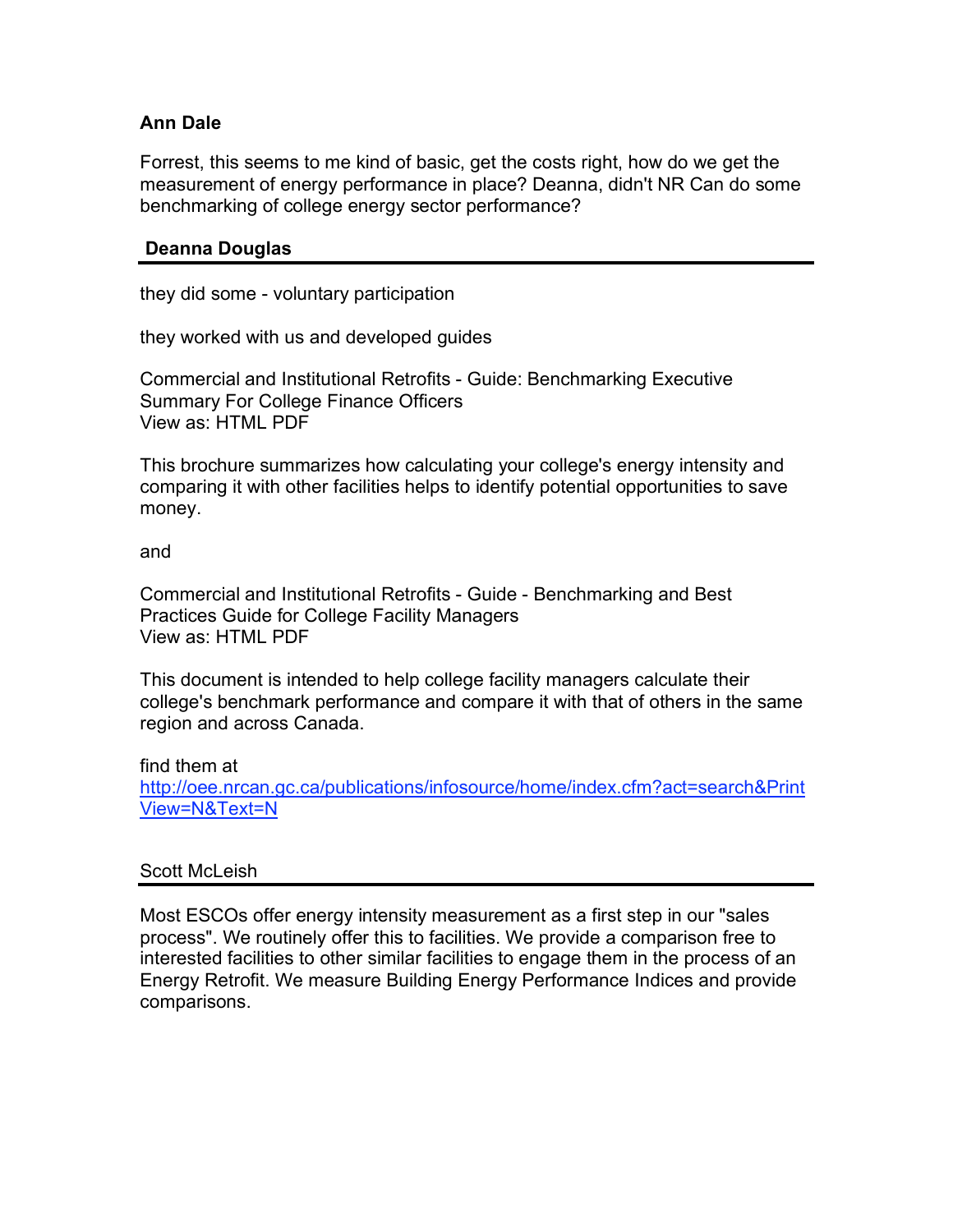## **Rodney McDonald**

I think this is why the US Green Building Council is doing so much to communicate the other benefits of green and energy efficiency buildings (in created productivity, shorter hospital stays, higher retail sales, better performance in schools)

Also there is a good older report from the Rocky Mountain Institute (for you Amory Lovins fans) that indicates that the biggest cost in a building per square foot is salaries, and if you can increase productivity by even 1% this can pay for the cost premium to build a better building. See Greening the Building and the Bottom Line:

http://www.rmi.org/images/other/GDS/D94-27\_GBBL.pdf

#### **Forrest Smith**

Benchmarking Reports I have seen to date represent a start but one major shortcoming is they typically reflect the state of what is so not what it should be or could be. Three very different states. I am interested in the What it Could be State as the Benchmark. This is what optimal office buildings of this size should consume and further this is the weather sensitive and this is the non weather sensitive component.

#### **Rodney McDonald**

For new buildings, this is why energy modeling is so important. It allows design teams to play "what if".

#### **Ann Dale**

Seems to me there is a link between Forrest's comment on the criticality of measurement and awareness, Rodney?

#### **Rodney McDonald**

Yes, people like to see examples with charts and graphs. We can't create the charts and graphs without the data. And we don't get the data unless we do building performance measurement with good metrics.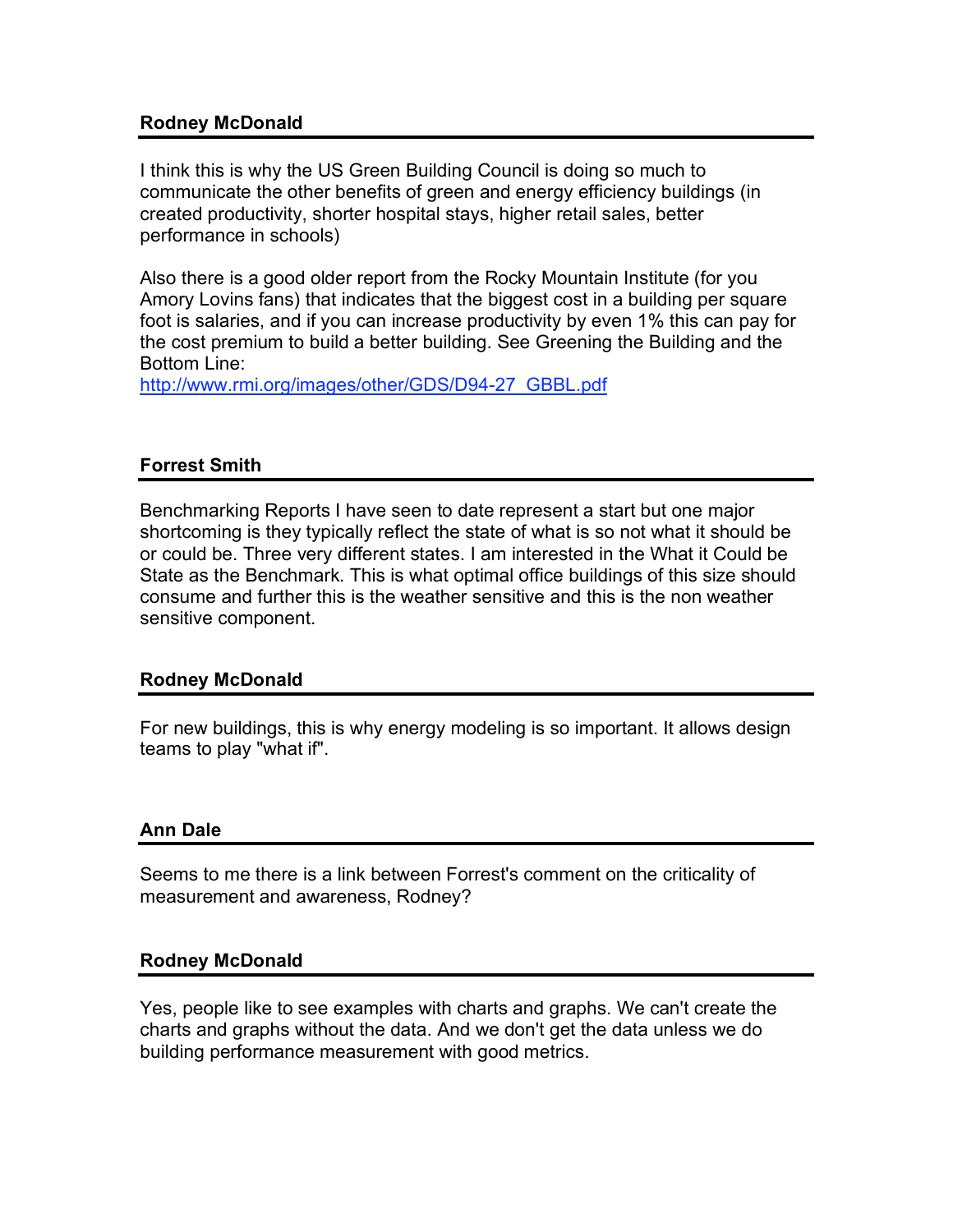## **Ann Dale**

And the state of Texas, ironically, is leading the way in energy innovations. So, it would appear that governments have a crucial leadership role to play in stimulating/changing energy consumption. However, as the recent election in Ottawa showed, a wealthy city, that people do not want to pay any more taxes, gets to Hawkins work on taxing the bads and not taxing the goods. Article attached.

#### File attachment Hawken.Thewholeenchillada.doc (58.5 KB)

## **Scott McLeish**

I believe we are beginning to see a huge move toward interest in energy saving projects.....I am dealing with customers that 3 years ago would not have any interest at all....we also have a group that is offering non guaranteed energy saving projects and they are extremely busy.....we are selling projects that would not have been possible without the energy cost increases .

## **Ann Dale**

Scott, again price sensitivity seems to be crucial, I think that people are now realizing that they are selling their children's future for present options, and want to do the right thing both economically and environmentally, gets back to integrated decision-making, but we need leadership to signal to people when the market is failing to make those signals because of not costing the environmental inputs?

#### **Jim Hamilton**

I agree with Scott here. I also wonder whether the reason has something to do with people starting to take the attitude that it is not socially acceptable to waste energy. .

#### **Deanna Douglas**

Attached is an overview of Malaspina University College addressing health and well being of occupants.

File attachment pub. malaspina.doc (51 KB)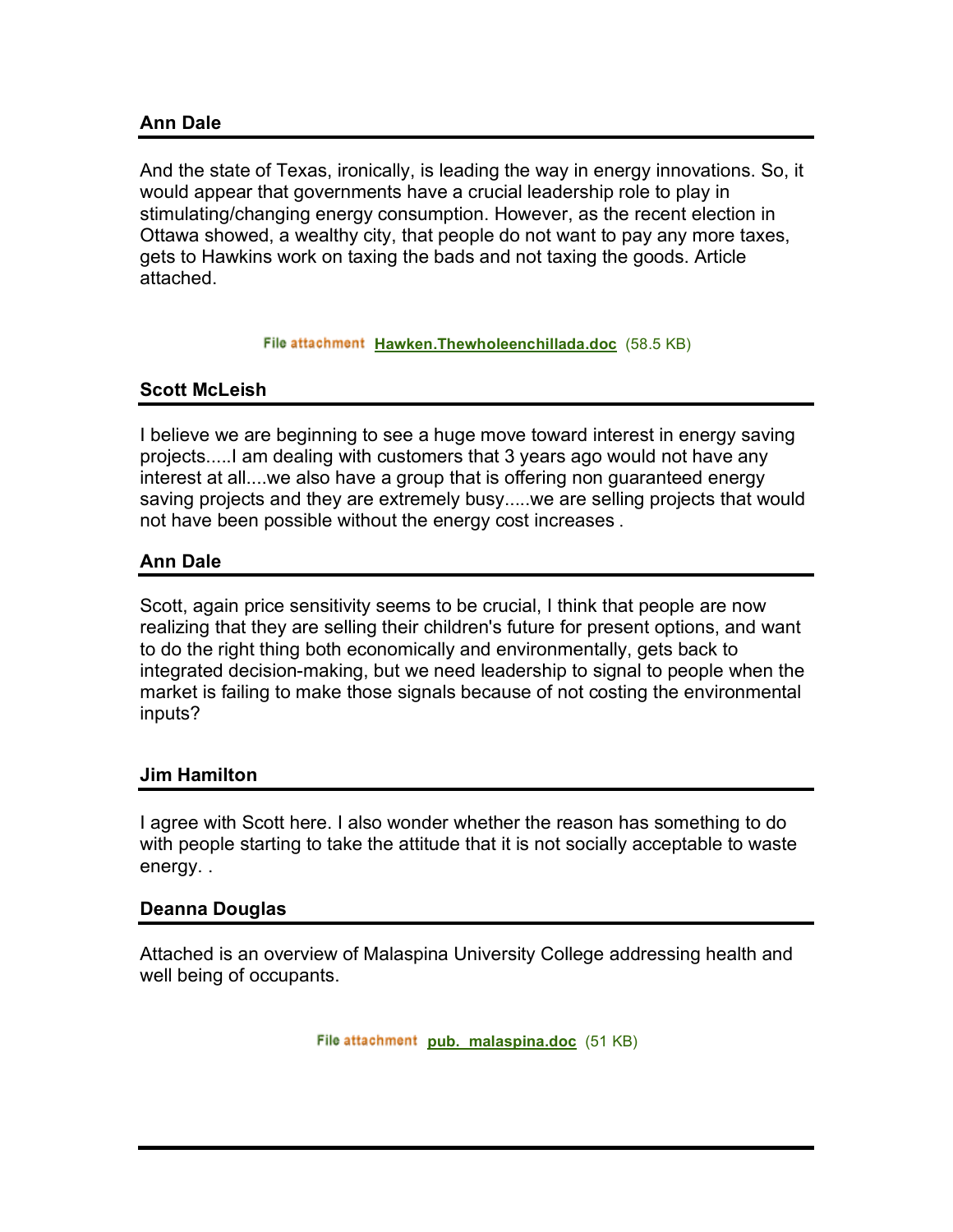## **Forrest Smith**

With respect to personnel costs yes they are in offices at least 10 times the cost of energy to put it in perspective. I am of the opinion that improving energy performance will impact in a positive way on human performance. The days of freezing in the dark or living in a mushroom factory are over and every professional I know has moved out of the dark ages on this subject.

# **Ann Dale**

Let's spend the next 15 minutes with our final question, and then take questions from the audience if there are any more? We have identified a lot of barriers- time, money, fear of failure, long pay-back periods, and during our conversation, you have mentioned some solutions. Give me, based on your expertise and experience, solutions to accelerate the take-up of more sustainable energy infrastructure. What should be our priorities, who are the leaders, what are the incentives???

# **Forrest Smith**

I think one of the main barriers on awareness is the use of "Innovation" and the talk of "New Technology". The at the coal face manager is not going to leap for joy when someone is trying to sell him innovation. If you kick the tires with these people they all know at least 80% of what needs to be done BUT they have "other challenges" and the list is long. A little recognition and reward for doing what I earlier referred to as the "grunt work" would go a long way to making things happen.

## **Rodney McDonald**

One priority is getting energy efficiency into building codes. Canada is currently a laggard in this area. The EU, UK, US and China, have minimum energy efficiency requirements for buildings. There are no requirements in our National Building Code of Canada for energy efficiency. There are four core objectives in the building code (health, safety, accessibility, and fire and structural stability). Provinces and Territories, having jurisdiction over buildings, adopt this code. Only Ontario has additional provisions for energy efficiency. There is currently work underway to update the model energy code and encourage a number of provincial/territorial jurisdictions to adopt the updated model code. This will have a tremendous impact on energy use in this country.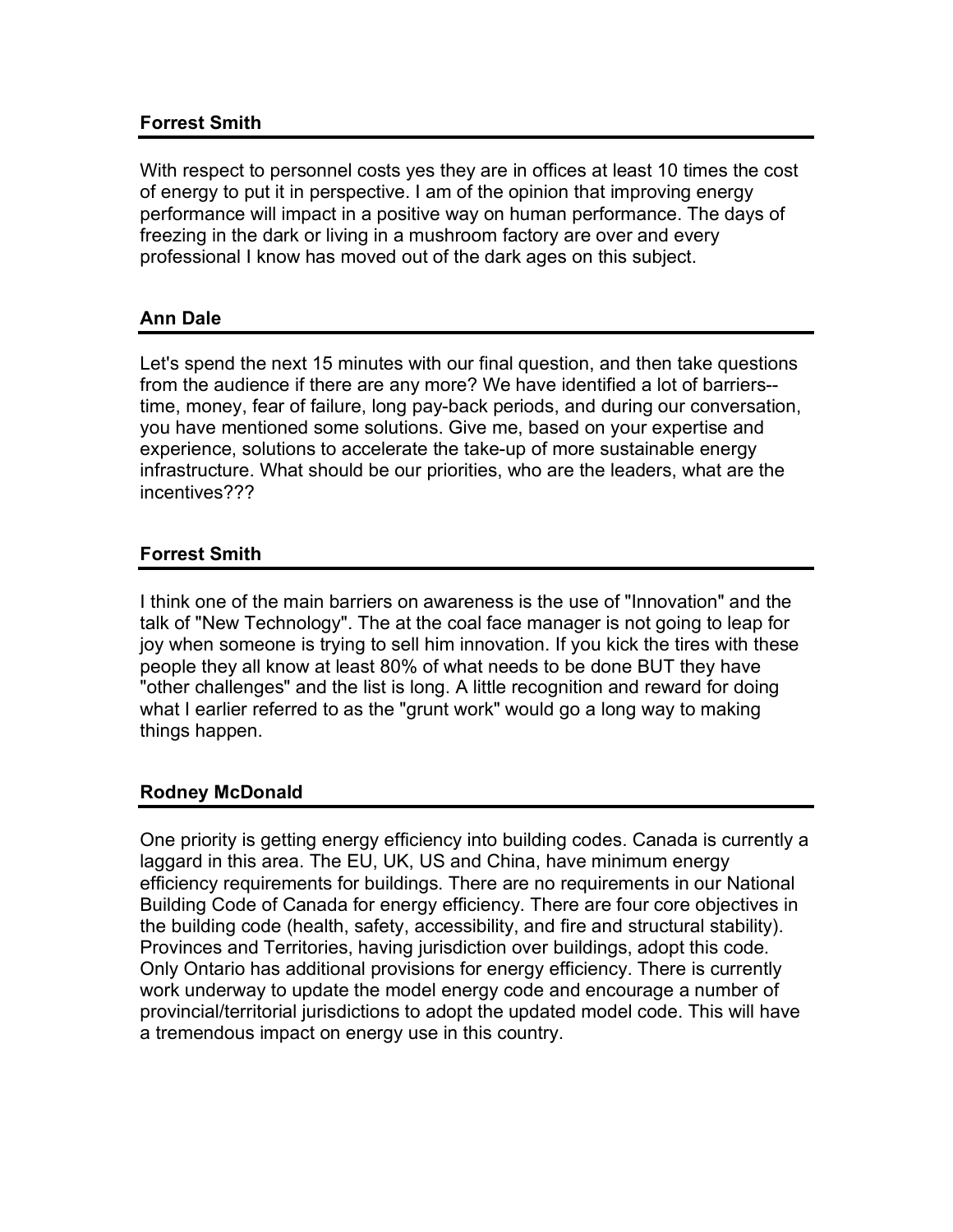#### **Jim Hamilton**

These codes still have a long way to go, don't they? I've seen estimates that if off-the-shelf technologies are applied to a brand-new building built adhering to the Model Energy Code, energy savings could be increased by as much as 25% if not higher.

#### **John Brennan**

The current MNEC was released in 1997!

## **Deanna Douglas**

We have just completed a rezoning, development and building permit with the City of Vancouver and they are certainly pushing hard, if it is not in code, for sustainability.

#### **Rodney McDonald**

Yes, the codes have a long way to go. If there is an update of the Model National Energy Code of Canada - the decision to update the code rests with the Canadian Commission on Building and Fire Codes) - energy efficiency folks are hopeful that an updated code would achieve a level of efficiency 25% better than the current code document.

#### **Jim Hamilton**

Hey, that's only a decade ago (at least in about 37 shopping days before and after Xmas).

#### **Jim Hamilton**

I think what will be key here over the long term is making people responsible for their energy usage. To me that means restricting certain uses, and in others putting on taxes so that it is in people's best interest to lower their use of energy through energy savings investments. I also think it is essential to simplify processes for people so from a legal or organizational sense it is no big deal to enter into an energy savings contract or investment.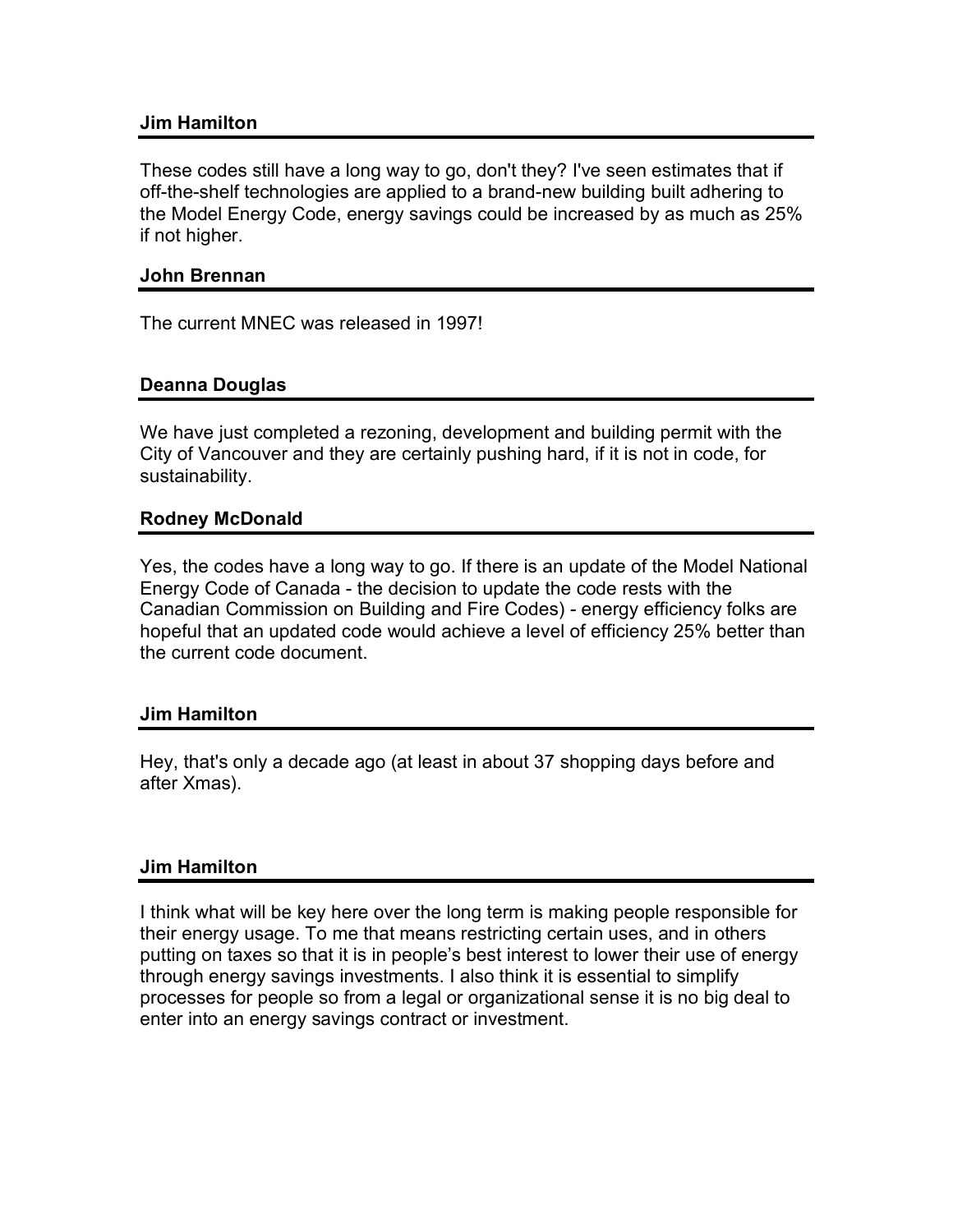Exactly Jim, here in Victoria if you can believe it they are building large 20 floor condominiums heated with electric resistance heaters, this is really penny wise pound foolish. We are on an island with very little generation capacity and two old underwater feeds from the mainland just waiting for a disaster. Electrical resistant heat is cheap to install, maximizes the sellable space and is cheaper than oil by a wide margin and in the same ball park as natural gas. We need regulation if price will not do it.

#### John Brennan

The priority areas for uptake of sustainable energy infrastructure need to be the commercial and industrial sectors. The institutional sectors will continue to make progress without further incentives. The incentives for the commercial and industrial sectors will likely be found in some form of tax measures.

#### Deanna Douglas

I agree with this.

#### Forrest Smith

Price is critical. I am sure Scott like myself with exposure across this country knows that the electrical costs are a big variable. Governments like BC take pride in providing cheap energy, and really cheap energy to the big consumers, like 4 cents/kWh. Manitoba, with all due respects is right up there with cheap electricity.

## **Scott McLeish**

I think the solution depends on leadership. Both leadership from the community leaders and the government. The hospital doing the solar wall has an 18 year payback....but the CEO wants to demonstrate to his community he is doing the right thing. Right now energy is the single fastest growing line item for most facilities so leaders are becoming involved in the actions to reduce energy. They are becoming engaged. As well we need a government that makes energy efficiency important and something to be proud of. I do not see that now. I believe we also need a system of grants and rebates to encourage energy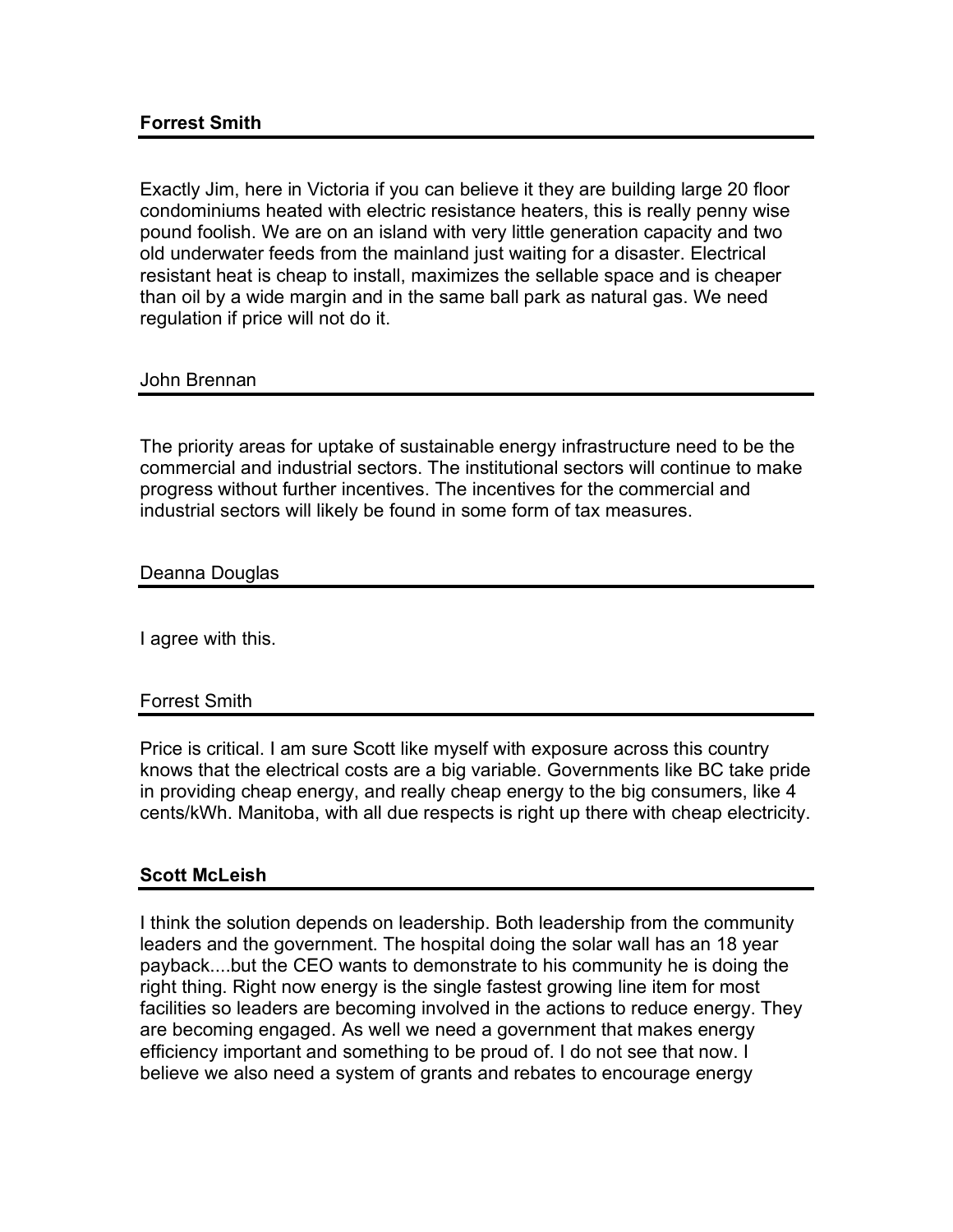projects.

## **Rodney McDonald**

Leadership, starting at the top. I am afraid it is not in the interest of a politician from Alberta to make and take the bold step necessary to start the process. So failing that then start at the other end. This is certainly not the case in the States. There is a quote from Margaret Wheatly that goes something like "we do not need a critical mass, we need critical inter-connections.: I this is how it will happen. Also:

- 1. Better planning of urban centres to create walkable communities or create walkable communities by adding density to existing communities (too many people in North America have to use a litre of fuel to go purchase a litre of milk).
- 2. Federal funding for transit. I believe Canada is still the only G7 nation that does not provide federal dollars for transit. Here in Manitoba, and I suspect elsewhere, the segment using the most energy is transport. I'm still astounded that in the country's largest city (Toronto) I can't take a subway to light rail from the airport to the centre of the city (this is common in Western Europe and even Portland, Oregon.

# **Forrest Smith**

Interesting, here in Victoria transportation consumption has been steadily declining over the last five years. Yes going down. Here we collect a cent or two per litre sold so we can accurately measure consumption based on dollars collected. I could not believe the results but clearly more fuel efficient vehicles are making a difference even if they are SUVs. So enacting the on the shelf vehicle emission regulations will make a difference.

Speaking of Alberta, they could use a high speed rail link between Calgary and Edmonton. That highway is packed with cars all hours of the day.

## **Ann Dale**

Seems to me we have the makings of a national energy plan for our beloved country. Priority action areas are the commercial and industrial sectors, based on NRCan's successful energy efficiency program for the institutional sector, one of which the colleges led, through the chairing of Deanna Douglas. Energy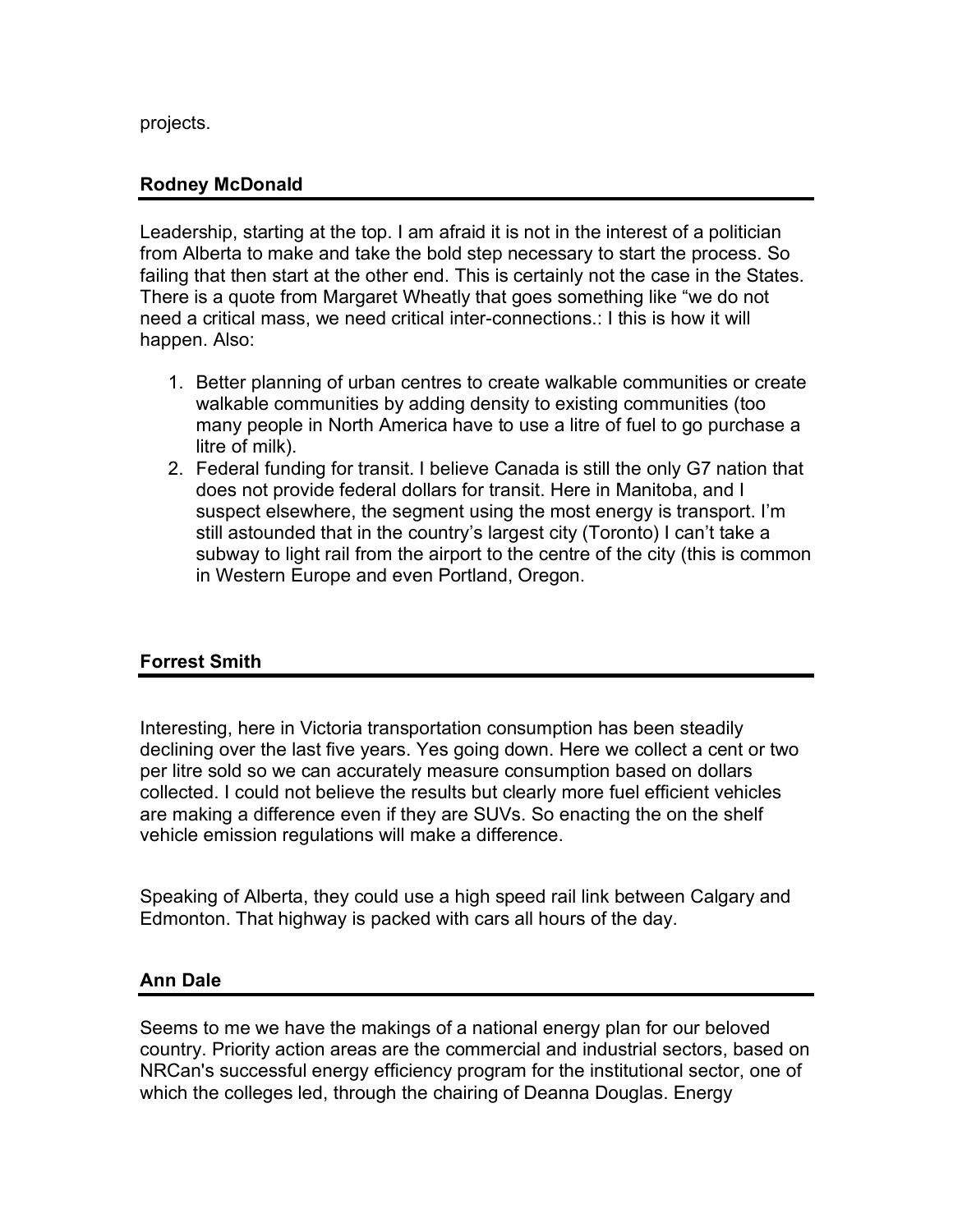performance measurement is crucial, and should be implemented immediately (any more details, panelists?). Private/public partnerships for leading-edge demonstration projects should be stimulated for greater infrastructure diffusion, government leadership through proactive regulations, and the elimination of government rebates to offset energy prices, and most critically, amending the National Building Code to integrate energy efficiency into building codes???

## **Forrest Smith**

Another interesting thing in the transportation field is the adoption of the Prius by the taxi drivers here in Victoria. It is like a revolution. I think 50-60% of one firm's fleet is converted and the operative practice in this city when it is time for a new vehicle is a Prius. The savings in gas make the payments and then some. Car is paid for in three years based on 100% financing.

# **Rodney McDonald**

The Prius is popular here in Winnipeg too. For one firm 70% to 80% of the drivers now own the Prius. The average monthly savings (here in Winnipeg and in Vancouver) is \$1,500. The savings will pay for the \$30k car in 20 months.

## **Ann Dale**

Key issue for the energy plan, use of government incentives to reduce payback times to stimulate take-up of energy innovations?

## **Rodney McDonald**

Integrating energy efficiency into the National Building Code would require consensus from all 13 provinces/territories. We are more likely to realise an update to the model energy code for buildings (as a separate document that can be adopted by some jurisdictions through regulation), which only requires majority support.

## **Ann Dale**

Rodney, key point and practical, the federal/provincial gridlock is such a major barrier to this country's innovation.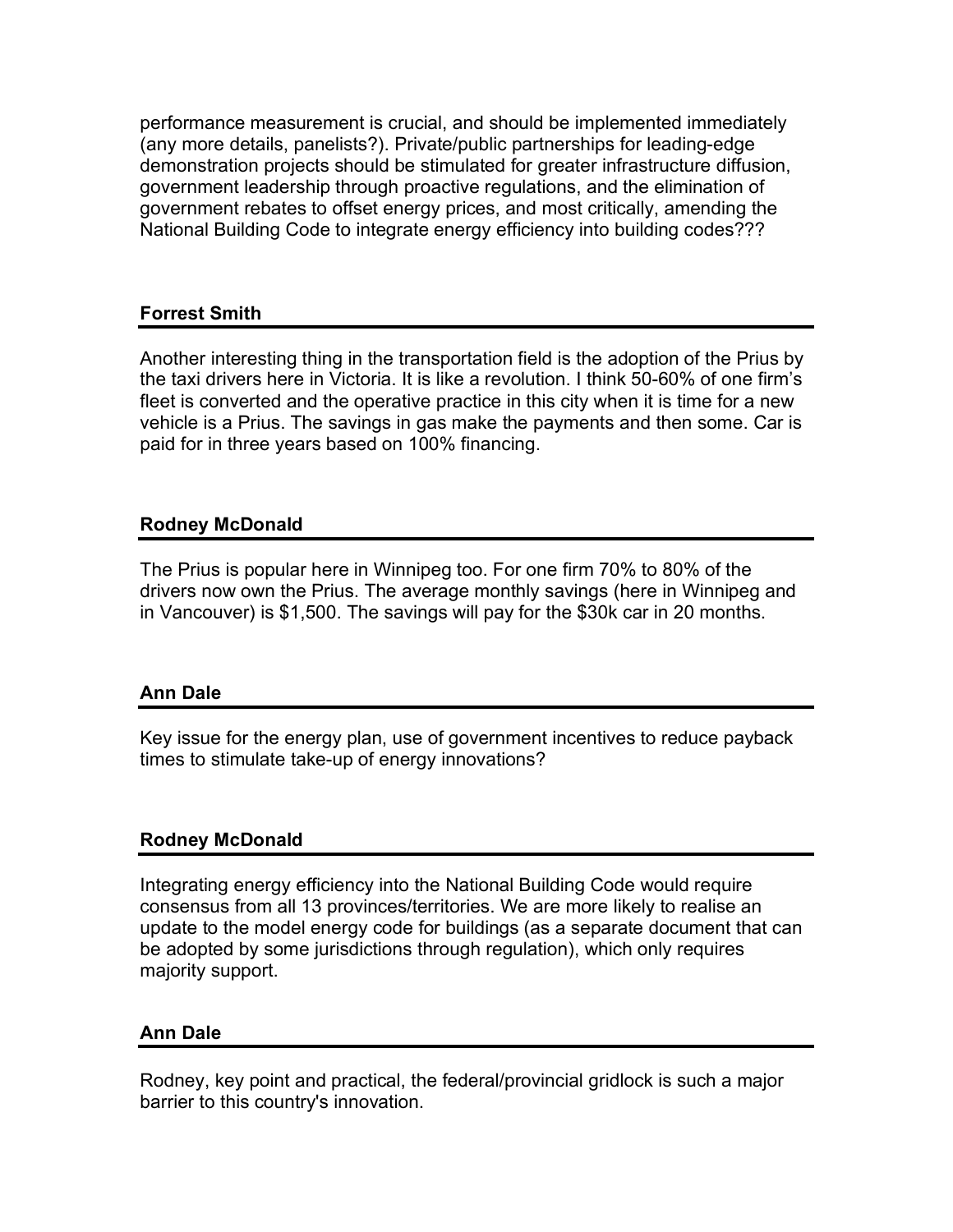Are there any concluding comments you would like to make before we end our conversation? And I again apologize for the bugs in our platform that will be worked out before the next e-Dialogue in this series on transportation, next Wednesday, November 29th, same time, same station.

# **Rodney McDonald**

From my personal experience, moving ahead successfully requires collaboration across silos (figuring out how to work in the spaces between disciplines, departments/organizations, and professions) and integrated decision-making (including its variants such as integrated design for buildings).

# **Jim Hamilton**

I know this is a little off topic, but work has to be done on the fiduciary responsibilities of people responsible for the operations of organizations. Someone mentioned the CEO of a hospital doing a major project to demonstrate to his community the need to save or conserve energy. The question can reasonably be asked why did that person do that? The person's legal responsibility is to run a hospital, not demonstrate energy improvements. If a similar person did that sort of thing within a private firm, the shareholders could probably take legal action against the person. They are there to earn profits, not help the environment. And this is the crux of the fiduciary problem. How are we going to deal with this.

# **Scott McLeish**

Jim I think that this measure was chosen to demonstrate the Hospital's determination to put all their efforts to reduce energy and save patient dollars....unfortunately most of what we do in energy savings in behind the scenes and the public and staff are unaware of what is being done....the measure is low cost but effective.....the commercial market is also showing interest in measures that demonstrate energy efficiency in practical and demonstrative ways.

## **Jim Hamilton**

I appreciate that; I am trying to raise the more general issue of making Board members and officers of companies responsible for energy use within their organizations. Hey, if they have to choose between a marketing investment with a 16% ROI and an energy investment of 13%, which one do they choose.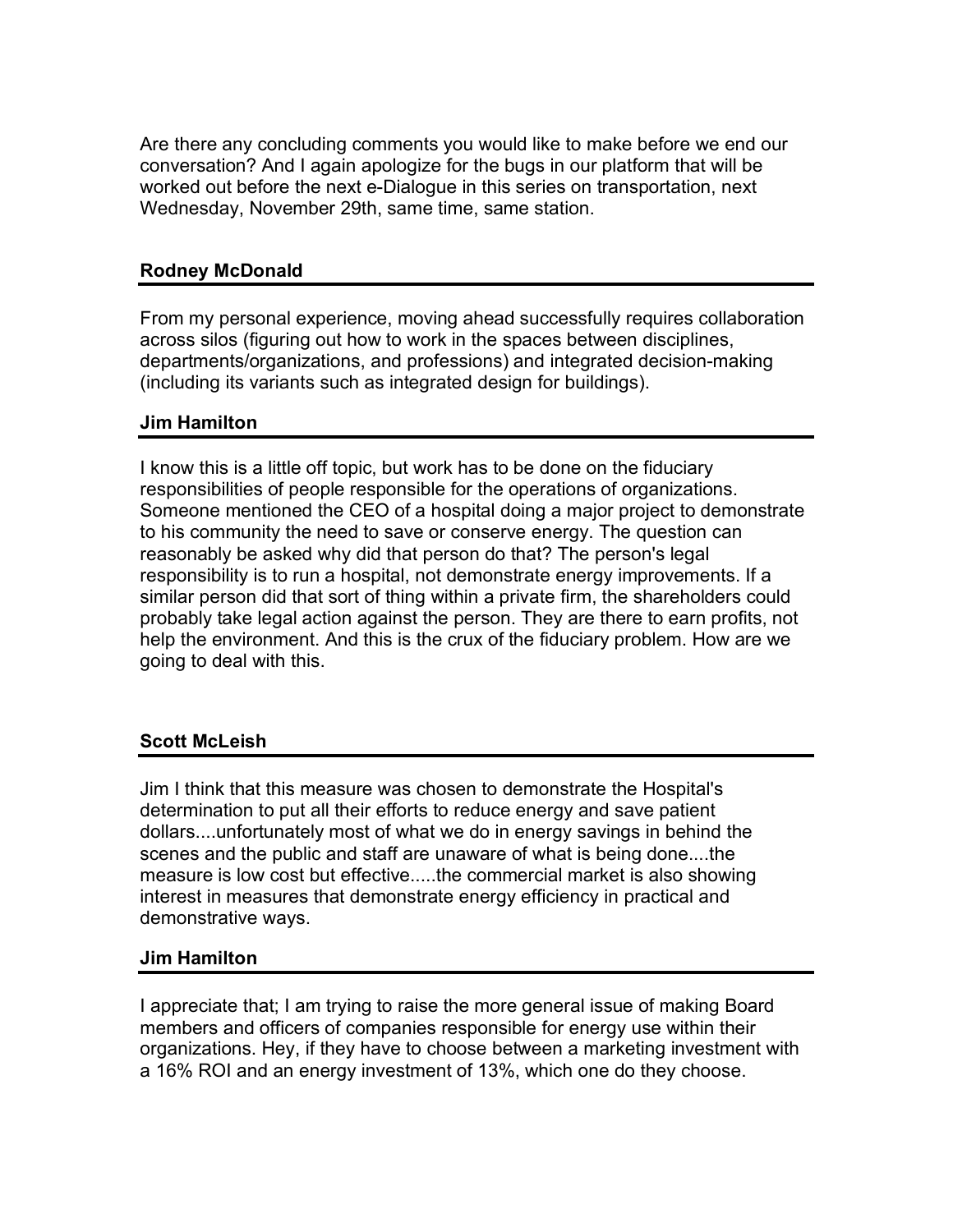## **Forrest Smith**

Well if this was the general case I would move to make either one less attractive or the other more attractive as a government because a government has a commitment to the needs of society and to provide for these needs. I suspect the issue is not one of ROI but rather they are not being presented with a choice. Where does EPC sit with respect to ROI?

#### **Rodney McDonald**

Here in Manitoba, Manitoba Health is building green buildings. They put it in these terms. If they can reduce annual operating expenditures for energy by \$X, then they can schedule X number more MRI's. Since they have a fiduciary responsibility to provide care, do they not then have a responsibility to do what they can (reasonably) to direct dollars to care rather than other items such as energy bills.

#### **Ann Dale**

Critical point, Jim, however, remember our training, if you bring up a problem, you need to also have a solution? Any ideas?

#### **Deanna Douglas**

For a possible energy plan, there was an idea earlier of tax incentives - applicable to commercial and industrial.

#### **John Brennan**

The tax measure could be in the form of accelerated depreciation on high efficiency energy consuming equipment.

#### **Scott McLeish**

Tax measures are good but a large commercial project will still have a negative effect on a company's debt to income ratio. Incentives reduce that ratio. Also, a relaxation of GAAP for energy projects, allowing more easily achieved operating leases would encourage energy projects in the commercial and industrial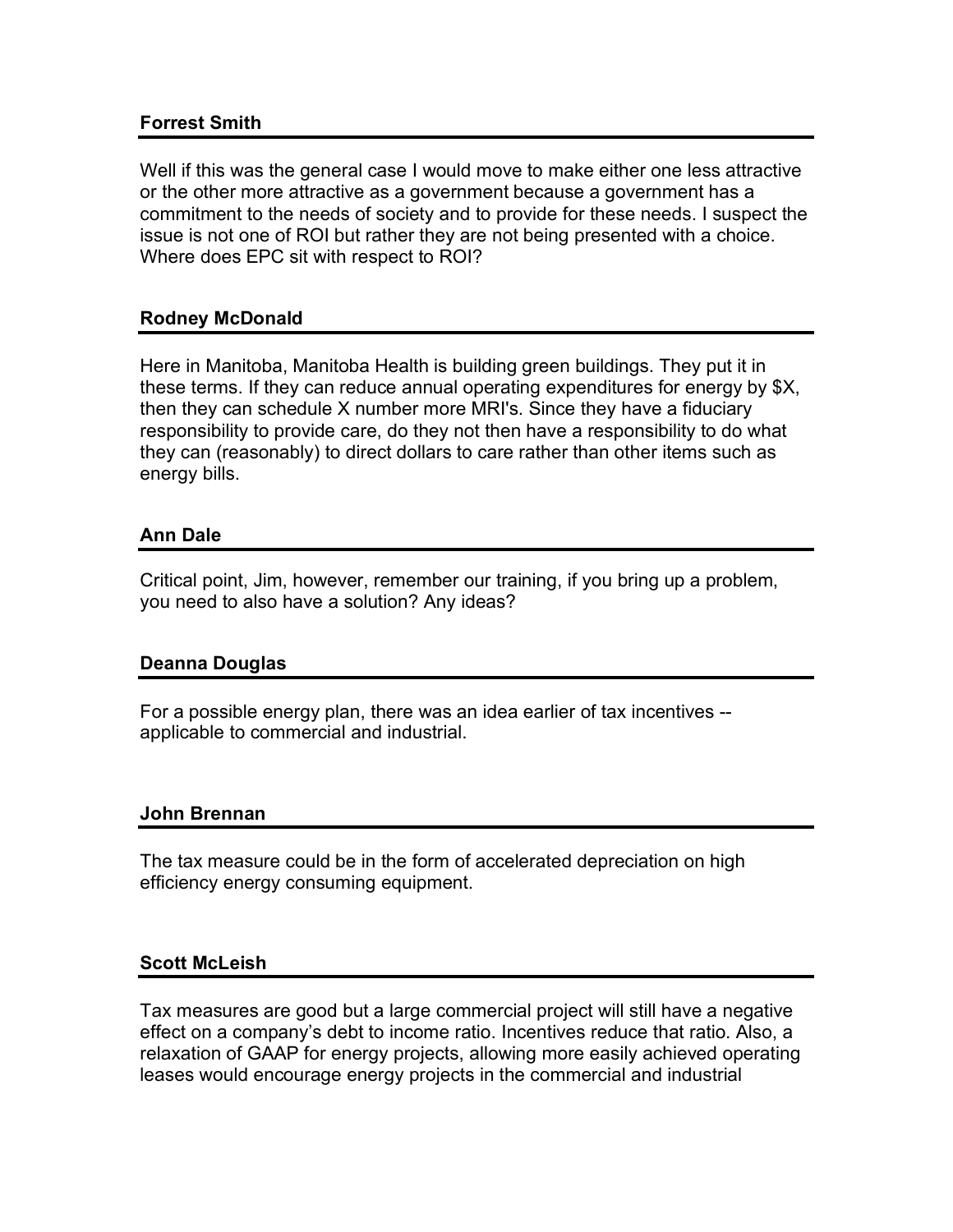sectors.

## **Forrest Smith**

OK A CARBON TAX. Yes, a tax that is revenue neutral in that it subsidies and supports conservation efforts. I suggest a 60% is doable if not more and the only question is what would be a practical time frame. Thirty years at 2% a year is not tapping the innovation and talent that exists. Might best set shorter-term target for ten years out at 30% with 60% as the context.

Rodney McDonald

Some say it is only a matter of time before there is the first lawsuit in Canada against a big GHG emitter. This may catch the attention of some.

#### Ann Dale

We have a lot of information from our conversation, some big ideas but also practical steps that could be taken, thank you one and all for your precious time, your commitment and support for our project, one of the first to be funded under a new program, jointly administered by Infrastructure Canada and the Social Sciences and Humanities Research Council. Take care, good night.

Jim Hamilton

Thank you for the opportunity, and good night.

Rodney McDonald

Thank you for the opportunity to participate. Good night all.

Scott McLeish

Thank you for asking me to attend and I found it very helpful and interesting. Good night.

John Brennan

Well done everyone.